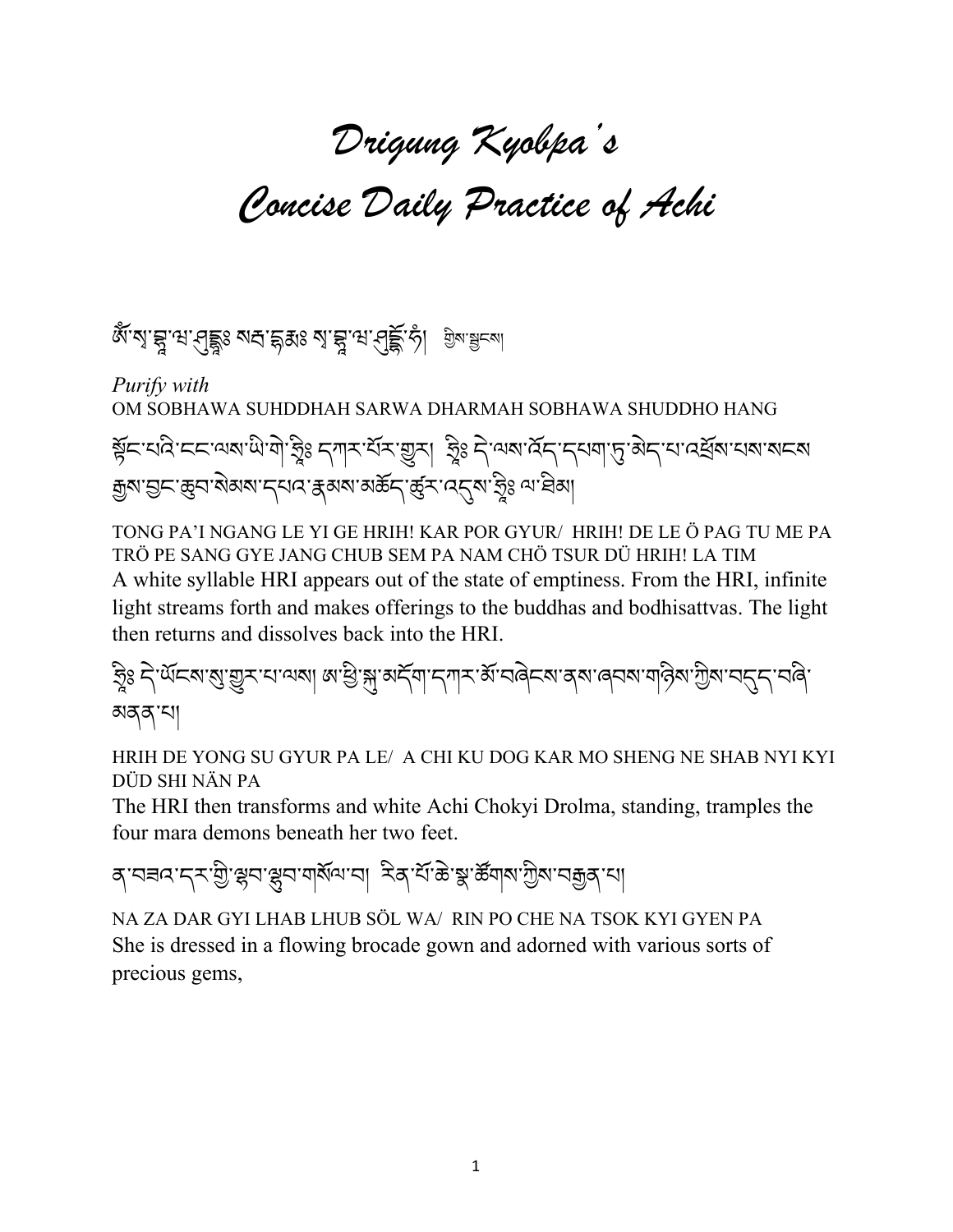सुषा'गण्षा'व'दसुल'दगार'ग्री'अे'र्याद'तहेवाया वद्या अर्देद्य'द"सु'दुर्य'गञ्जुब'ग्रह्मेणवाया

#### CHAG YE NA NGÜL KAR GYI ME LONG DZIN PA/ DE MA ONG DA TA DÜ SUM ZIG PA

Her right hand holds a silver mirror with which she looks into the three times of the past, present, and future.

শ্ৰুণাশৰ্মৰ ব'মীন'নৰিৰ শ্ৰী'ৰ্কু-শ্ৰে'নম্ভ্ৰুৰম'না শৰ্মান'ন'নচন'ৰ 'নৰ্মান'নেৰ্ন্ন' ৰৰমৰ 'ৰন্নুন' নম্মুম

CHAG YÖN NA YI ZHIN GYI NOR BU NAM PA/ SÖL WA TAB NA GÖ DÖ TAM CHE JUNG WAR GYUR

While with the left she brandishes the wish-fulfilling jewel that bestows upon supplication everything needed and desired.

རང་གེ་རུགས་ཀར་<code>ᡜ་བའི་དགྱིལ་འ៲</mark>ོན་རྲེ་རྲེང་དུ། རྲི་ དཀར་རོ་ལ་རྲགས་ཀྱིས་བརོན་ར་བར་གྱུར་</code>

RANG GI TUG KAR ZA WA'I KYIL KHOR GYI TENG DU/ HRIH! KAR PO LA NGAG KYI KOR WAR GYUR

In her heart upon the disc of a moon is the white syllable HRI surrounded by the syllables of the mantra.

ঞ্জঁঅ'ঝ'ন্ডী আর্'বর্নী (সাম্রার্থ সাম্রার্থ সাম্রার্থ সাম্রার্থ সাম্রার্থ সাম্রার্থ সাম্রার্থ সাম্রা @ @

OM MAMA TSAKRA SOHA/ YAR DÜ/ SARWA DÜ/ RADZA RADZA DÜ/ MAMA DÜ/ HUNG PHAT SOHA/

*Thus clearly and distinctly recite the syllables of her name as much as possible.* 

*Praises Begin Drum*

? ཿ བཞིན་བཟང་དIིངས་rག་དཔལ་sན་ཆོས་Wི་tོན།། ׅ֘֒֝ @

HRIH! SHIN ZANG YING CHUG PӒL DEN CHÖ KYI DRÖN

**Hrih!** Beau|ti|ful Queen-of-Space, Dhar|ma Lamp!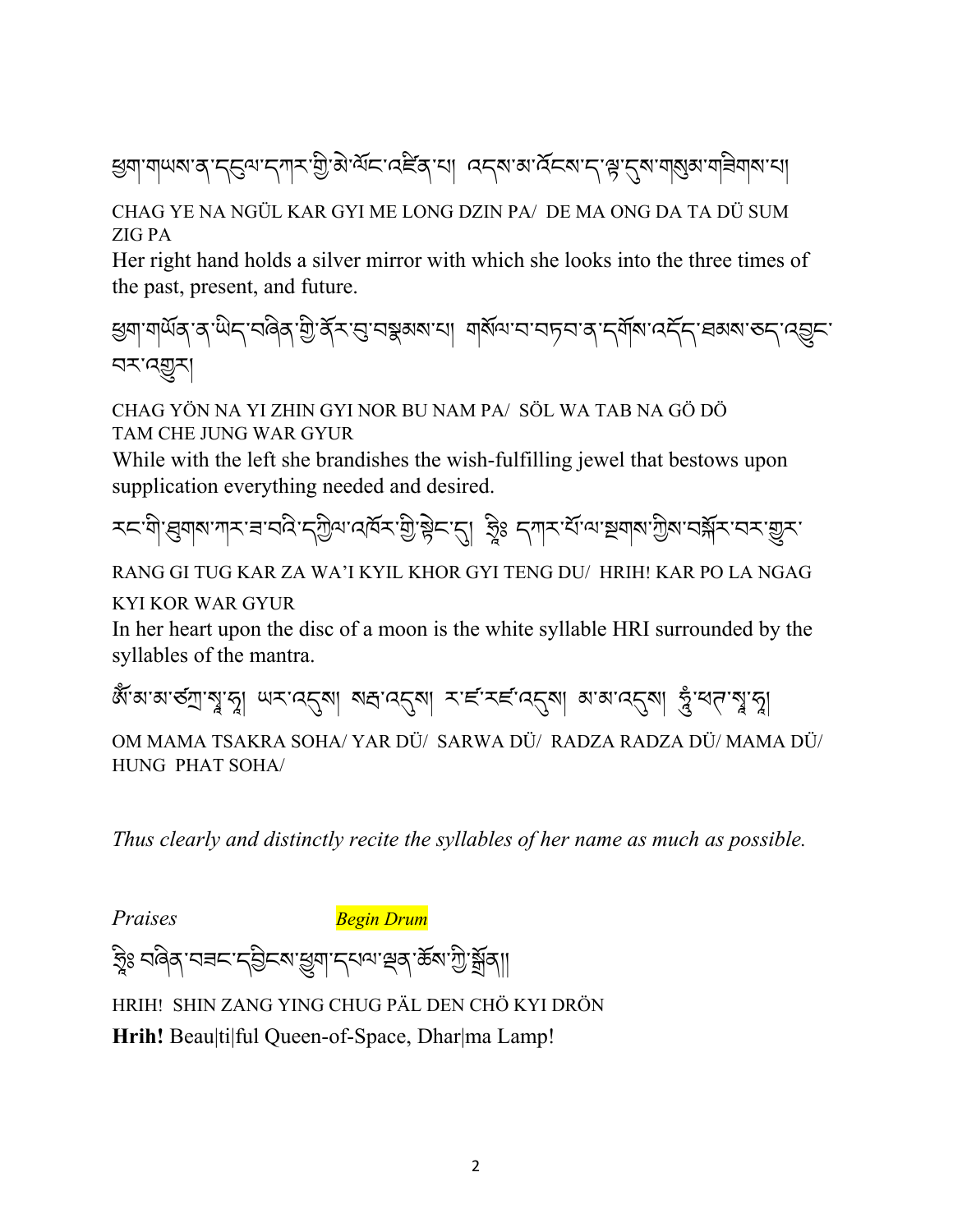স্ন'ঝর্ন্ম'ন্সেম'ন্কেম'ন্স্রুম'ঝ্ন্স্'ন্স্ম'ন্স্ম'ভব্

KU DOG KAR MAR GYUR ME GYING BAG CHEN Your boldy takes an un|way'ring stance

বর্ষিমাবনি মাঁবা স্নাস্ক্রীয়া ব্রীমা ব্রিমা কাৰ্য আ

KOR WA'I LOG TA KEM JE Ö NGA MA Mis|tress o|ver de|mo|nic for|ces

བདེ་ཆེན་དགའ་8ེར་རབ་ད4ེས་དཔལ་མོ་8ེ།།

DE CHEN GA TER RAB GYE PӒL MO TE Gilver of great bliss in'tense dellight

ৰেশ'যান্তমা'শ্ৰুমা'নান্টম'ৰি'ট্ৰান' বেৰ্ল্ডম'যবি'ঙ্গা৷

SHӒL CHIG CHAG NYI SHI JE DZUM PA'I KU One face and two arms, your smile brings peace

স্ত্রনা নামকা সুঁ: সুরু বা মার্কা নের স্ক্রীনার্বা

CHAG YE DA RU NYӒN PA KÜN KYAB DROG In your right hand is a da|ma|ru

য়ড়য়৸ৼৗ৸ৼয়৸ঢ়৸ড়৸৸৸৸৸৸৸৸৸৸৸৸৸৸৸

YÖN PA TÖ NANG YI ZHIN NOR BU DZIN Your left hand holds a gem in skull cup

ক্সবাধানাৰ বিভাগৰ পৰি কৰা হৈছে।

DRUB PA PO LA NGÖ DRUB KÜN TSÖL CHING You grant prac|ti|tion|ers all sid|dhis

ন'ৰ্ম্মা'গ্ল'প্ৰত্ৰ'ৰ'মন্ম'ণ'মাৰ্ম্মণা

ZA OG NA NGA'I NAM ZA KU LA SÖL Robed in a gown of five co|lored silks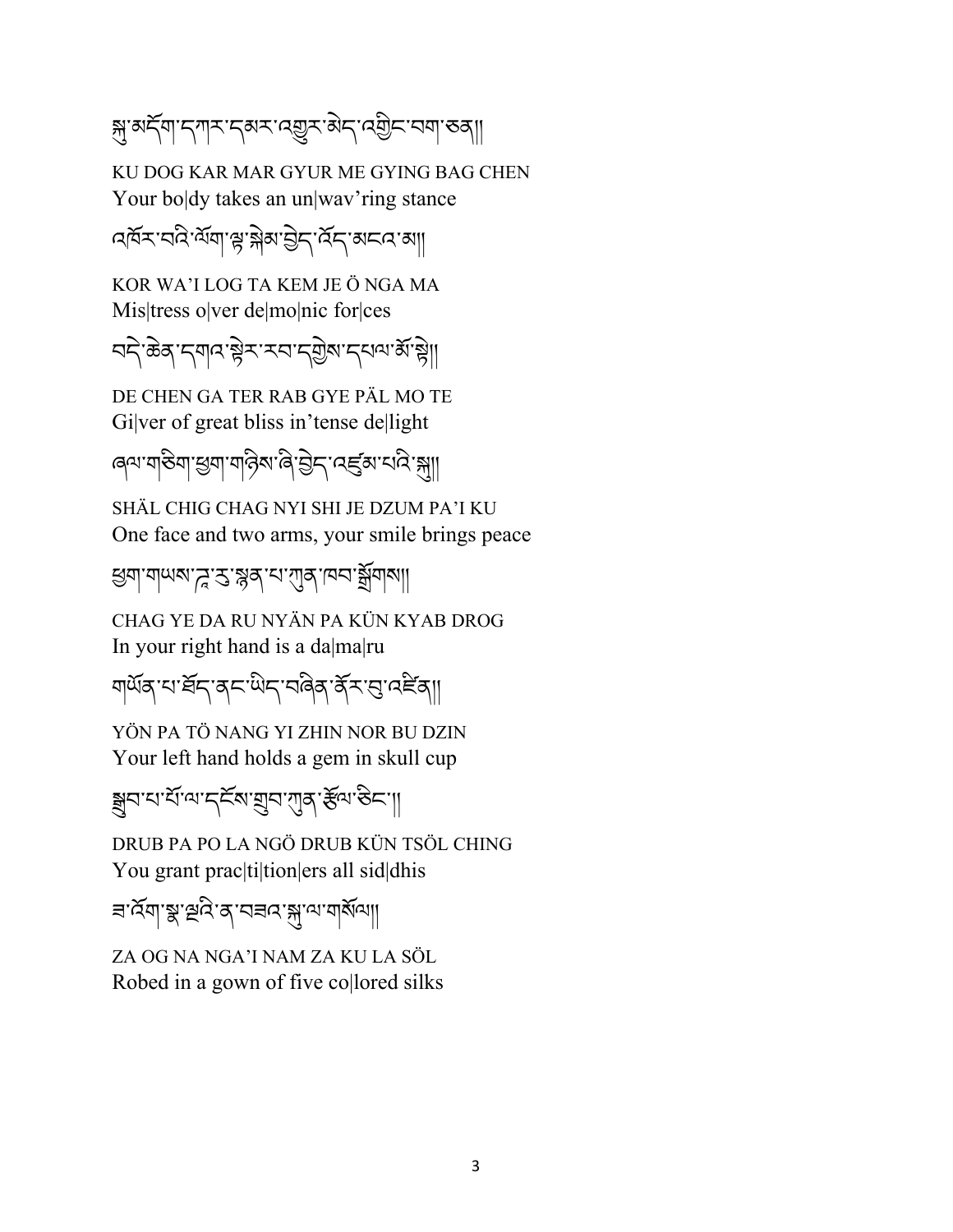ঽিঝ় শ্ৰীজমানক্সৰ দেখাই কিন্তা ব্যৱস্থা

RIN PO CHE GYӒN DAR GYI CHÖ PӒN PUR Ad|orned with jewels and sil|ken ri|bbons

বঞ্চবম'মু'ষ্ট্ৰিব'শৰ্মিন'ক্ৰ'দ'ৰ্শ্লব'ৰ্শ'বজিবমা।

CHIB SU TRIN SEB CHU TA NGÖN PO CHIB On a blue wa|ter horse in the clouds

গ্মু' ব্ৰুম'ৰ্শ্ৰুৰ' শিত্ৰাৰী সম্প্ৰাণ কৰা বিষয়া

YU TUR NGÖN PO SER SAB SER PÖ GYÄN Ad|orned tur|quoise hal|ter gold bri|dle

ॸ्रुः क्रेद् भूँगं वृत् खुर्ग् सेव् र्य्यन्ग केव् 'ग]

DAR CHEN LO NӒN MU MEN YOB CHEN SÖL Sil|ken straps stir|rups lapis la'zu'li

ब**ॅ**यादरणदवण्येरञ्जदेश्वेदस्

ZA OG DAR DӒN SER GA'I TENG DU Silk sa|tin cu|shion gol|den sa|ddle

८३८४ हुया दयवा स्व सुर्भे चलत् चत्रे हुवा।

JING CHUG PӒL DEN LHA MO SHE PA'I TSÜL Rides the lau|ghing Glor'ious Queen of Space

ষ্ট্ৰিন' দ্ৰী ক্ৰি' শ্ৰম'ৰ্মী ক্ৰি' ব্ৰিণ কৰি কি

NYING JE CHEN PÖ PO NYA'I CHO TRÜL TÖN Through com|pa|ssion ap|pears your ret'nue

স্থ'ষ্ণৰ,'মাৰ্ষ্ক,'ষ্ট্ৰৰ,'ৰানন'নেৰ্ম্ৰণ,'ৰ্ষ্কনামাৰী'ৰ মুখ

LHA MIN NÖ JIN KAN DRO'I TSOG KYI KOR Sur|roun|ded by host of da|ki|nis

ব্ধ্ৰিষ্'ঝ্ম'বাৰ্ৰ'শ্ৰুষ্'গ্ৰুম'ন্নি' ক্ৰেন্থাৰ্' কৰা

TRIN LE SHI DEN TRÖ ME NGANG TSÜL CHEN En|dowed with the four ac|ti|vi|ties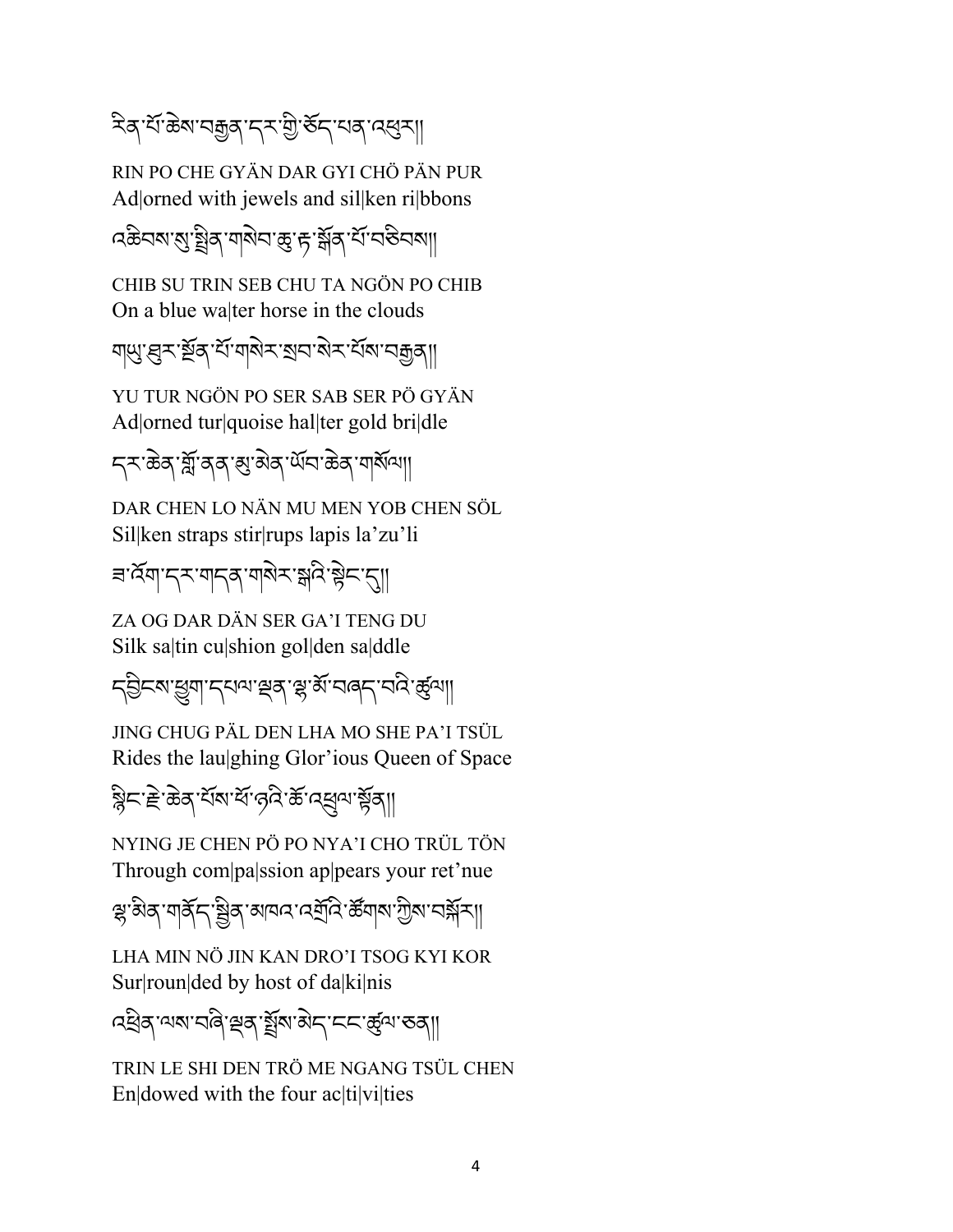લुव् 'ह्युव्र'र्क्षव्य'बाब्*ष'द्धव्य'यु*'द्यु 'ब्र्व्ह्य'स्ट्रा

PÜN SUM TSOG NE PӒL GYI DRI GUNG DU Guar|dian who pro|tects the doc|t|rine

ৰ্শনৰ জুঁন থিৰ ভিৰাসন বিনিমাৰ কাৰ্য কৰি

LONG CHÖ PEL CHIR KA SUNG KÜN DZE MA Per|fect place mag|ni|fi|cent Dri|kung

བ8ན་པ་བåང་Rིར་གཏོར་མ་འདི་འཞེས་ལ།།

TEN PA SUNG CHIR TOR MA DI SHE LA Ac|cept this tor|ma and guard tea|chings

ঀ্লমাম'ন্ম'ক্সুন'ন্সুম'নৰ্ভম'ন্নই'ন্নেইৰ্'ম্মম'ৰ্মাইন্

TUG DAM GYÜ KÜL CHOL WA'I TRIN LE DZÖ Please per|form all ac|ti|vi|ties now

*Adorn the conclusion with requests for forgiveness of faults & prayers of dedication and aspiration. Composed by Gyälwant Kyobpa Rinpoche, this practice contains incredible blessings*

डे़बाद्मिन् यार्षेलान्तारसिंग्लें कुछा असरायक्कुल्यराञ्जें । बिबायादनिकुलान्तम् अन्यान्तर्भिन् । अन्यान्ता अस् <u>नि</u>दा कुछा चाले करने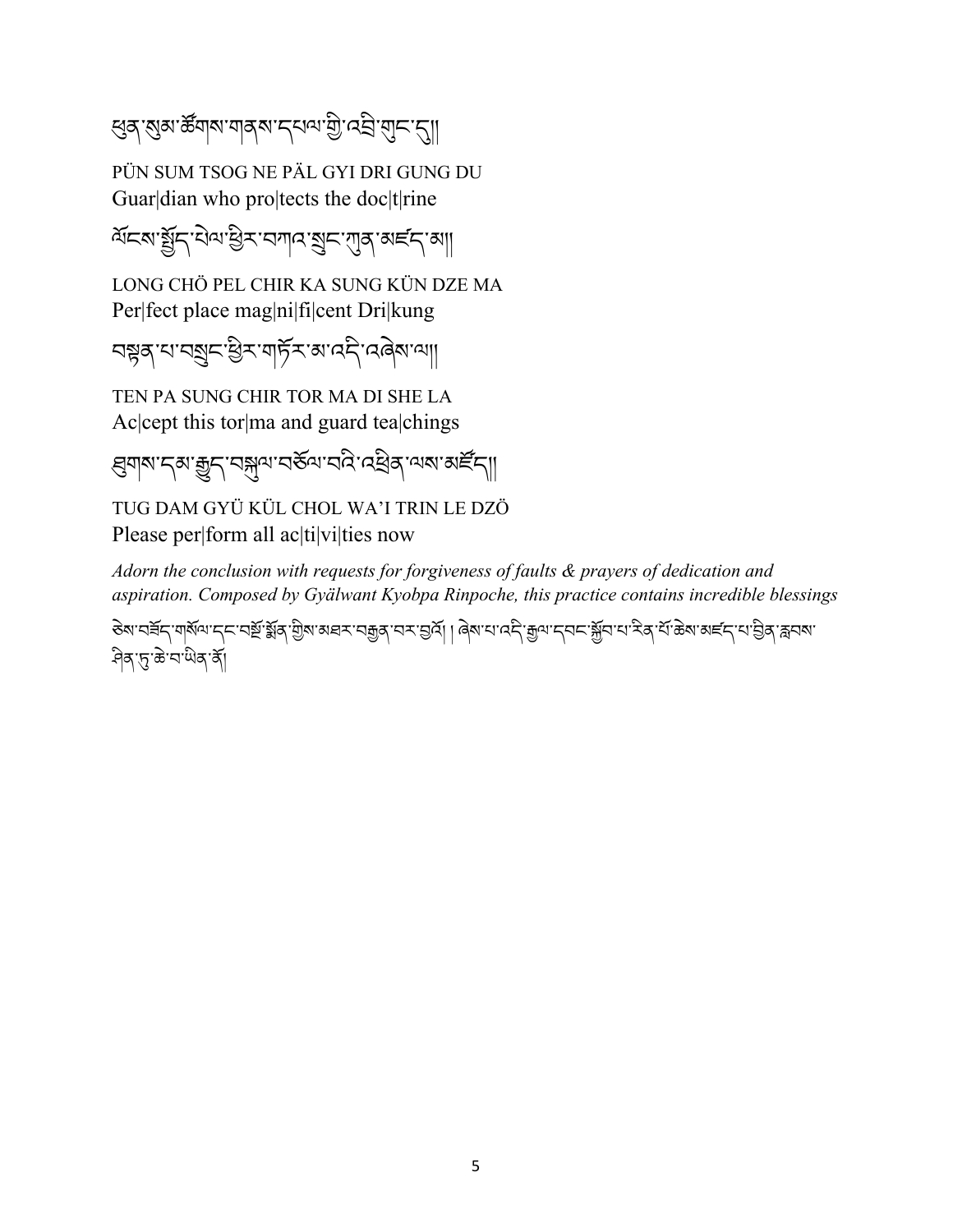### Prayer to Achi Chokyi Drolma



৩৩| | দ্ৰুন'বৰ্বি'বঙ্গুৰ্' মুন'মন্ত্ৰ' শ্ৰুৰ' দ্বন'ৰ্ম' ক্লা

GYAL WE TEN SUNG TU DEN WANG MO CHE *Continue drum Chant 3 times* Pow'erful la|dy who guards the tea|chings

ক্সুন'ঝৰ্ক্সা'ন্ড্'নৰিব্'ৰ্ক্সঁন'ন্ম'ক্লি'সেৱা'ত্ৰ্যা

DRUP CHOK BU ZHIN KYONG WE DAM TSIK CHEN With your vow to pro|tect good stu|dents

জ্য ষ্ট্ৰিক্ষ জুৰ বেদ্ৰু ক্ৰমেণ কৰা বাৰা

ACHI CHÖ DRÖN KOR DANG CHE PA LA Achi Cho|dron and ret'nue I pray

<u>বার্মনে'মি'মস্কিন'র্দিন'দিব'য়াৰ'ম্লন'মাইন্</u>য

SOL LO CHÖ DO DÖ DÖN KUN DRUP DZÖ To you I of fer, grant every wish *If ending the text here dedication last page*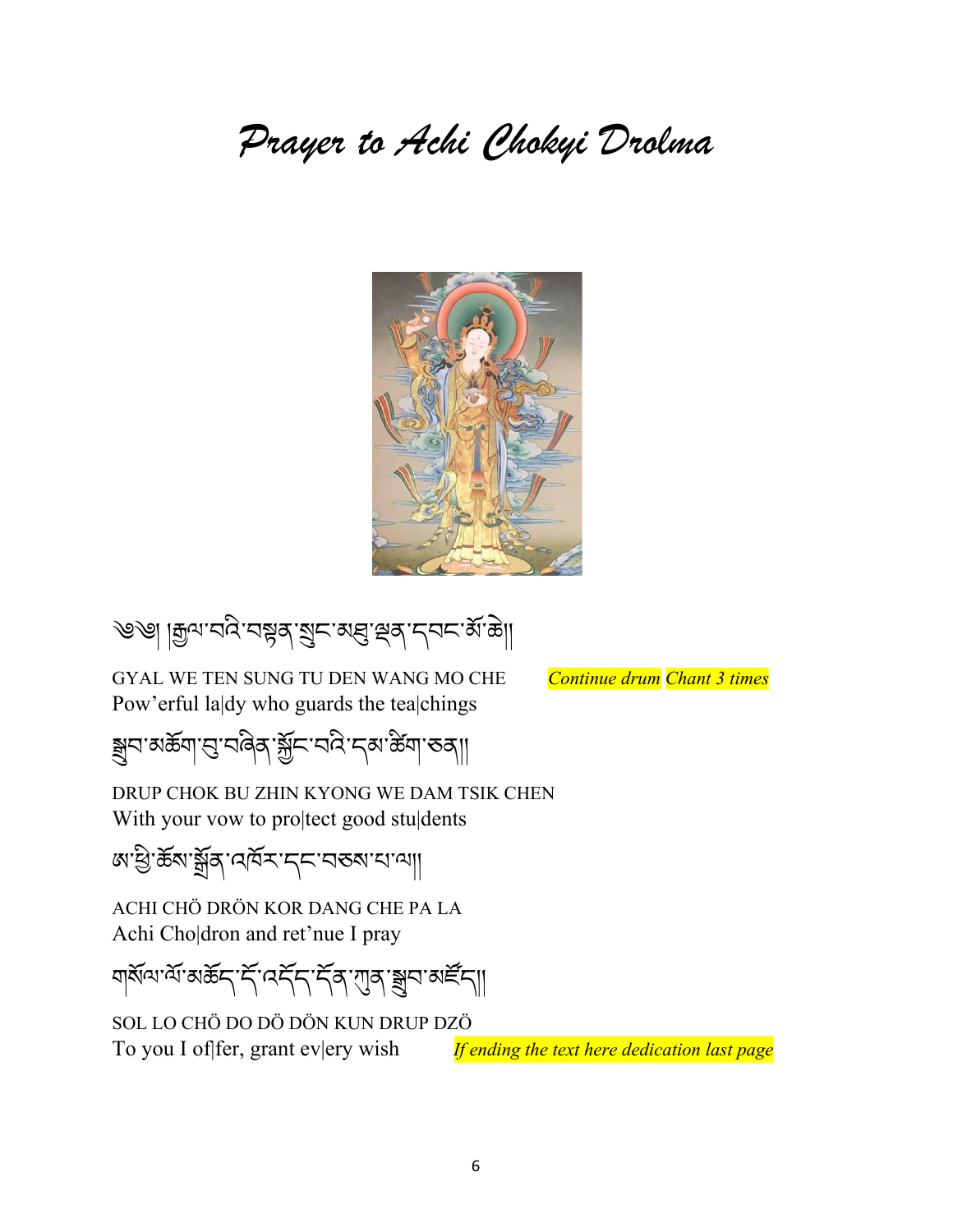A Personal Smoke Offering for The Dharma Protectress Achi Abundantly Satisfying All that is Desired

*<i>I* bow to the Lama and Supreme Yidam. For Dharma Tara. protectress of the teachings of the direct transmission lineage. **This brief personal smoke offering** Abundantly satisfying all that is desired is composed.

In a place of purity, at an auspicious lime, one should properly arrange flour, a beribboned arrow, sweet smelling wood, billowing clouds of smoke, offerings of food, medicines, beverages, and so forth. Having first taken refuge and aroused the enlightened attitude of the four immeasurables, one should make the offerings.

རང་ཉིད་ìོ་Üེ་Lལ་འIོར་མ།། RANG NYI DOR JE NÄL 'JOR MA Ar|ise Va|jra|yo|gi|ni

क्षद स्वा मानवान के बुग्ग के KE CHIG SÄL W A'I CHI TSUG TU Up|on the crown of my head

৭ইশ দ্বিৰ্ শৰ্ষ্ণৰ অৰ্মৰ্ শহ্ন শ্বী||  $\ddot{\phantom{a}}$ @ 'JIG TEN SUM GON RAT NA SHRI Jig|ten Sum|gon, Ra|tna Shri.

క్షబ'న్ల"నడ్డార్శివేడ్ 'చెత్తు TRÜL KU RANG ZHIN CHEN DU SHUG Ab|ides Nir|ma|na|ka|ya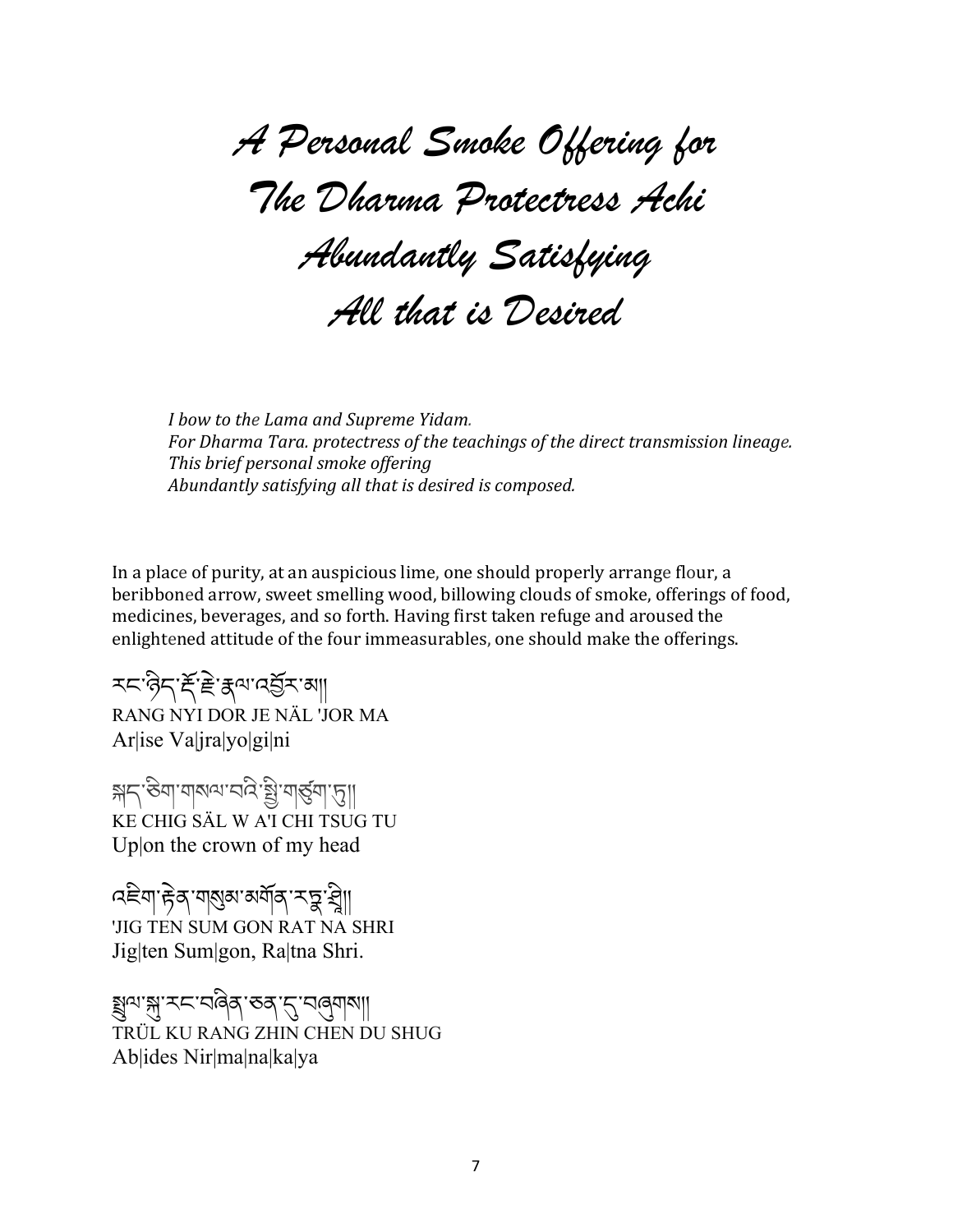্ল্ননাথ'শাৰ্ম'ৰাইৰ্'নীমীনস্থা TUG KA'I SA BÖN BAM YIG LE The BAM re|sides in my heart

\*'ਘੰ'।¤ੰ'নৰ্শ্ৰম' স্থৰুম'ৰ্ক্সম'শ্ৰী| RAM YAM KHAM 'TRÖ DZE NAM KYI RAM, YAM and KHAM E|ma|nate

མ་དག་རྲི་མ་ཀུན་སྱུངས་མིང་།། MA DAG DRI MA KÜN JANG SHING Pu|ri|fy all sa|ma|yas

স্নিম'ਘম'&ঁ'গ্লুঃ ক্লু'ਘેনা'নেৰ্শ্ৰমা|| LAR YANG OM AH HUNG YIG 'TRÖ E|ma|nate OM, AH and HUNG

<u>য়ঌৼৼৼড়ড়ৼৼড়ড়ড়ড়ড়ড়৸ড়৸ড়৸</u> CHÖ DZE NGO WO ZAG ME KYI Trans|form Es|sence of off'rings

.<br>ਘੋ<sup>:</sup>ମेष'चनुन्'हैत्रे'म्द'चढेव् 'रुव्|| YE SHE DÜ TS'I RANG ZHIN CHEN In|to their in|nate na|ture

Lམ་པ་སོ་སོའི་རིགས་མfན་õས།། NAM PA SO SO'I RIG TÜN DZE Off'rings for each Bud|dha clan

5 มา พลาสัย จากสุขา จะ จะ จะ จาก PAG YE TONG SUM GANG WAR GYUR Fill the three thou|sand-fold world

*To increase the blessings of this offering, recite the six mantras and their accompanying mudras. Or to be brief, recite the three syllables and Sky-Treasury mantra*.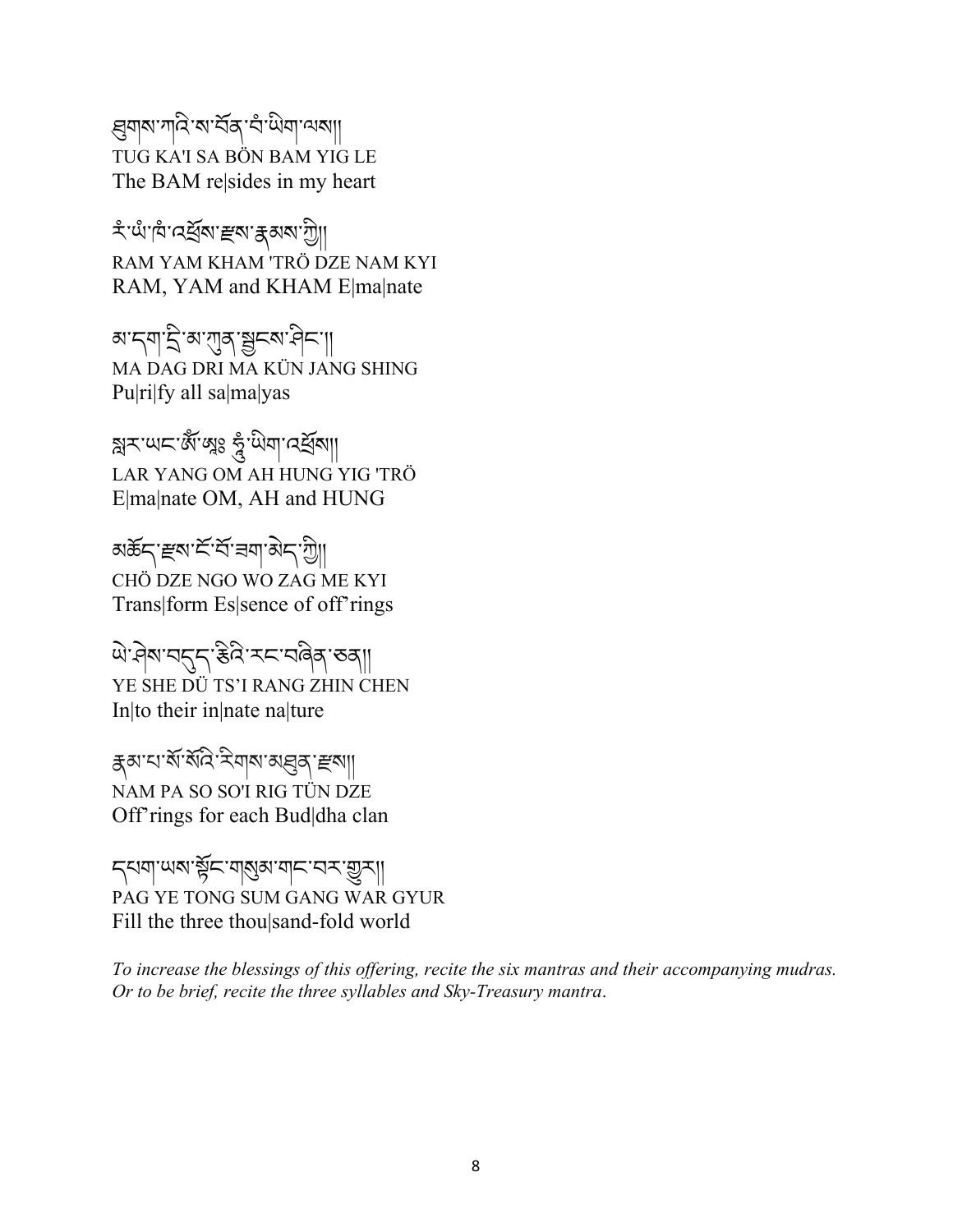ঞ্জি' গ্লুঃ ব্লু। জি'গ্লুঃ ব্লু॥ OM AH HUNG/ OM AH HUNG/ OM AH HUNG ༄ ན་མཿ་ས,་ཏ་¢ཱ་ག་ཏེ་£ོ་བི་§་Ö་ཁེ་£ཿ ས,་ཏ་ཁཾ་•¶ྒ་ཏེ་®ྥ་ར་ཎ་ཨི་མཾ་ག་ག་ན་ཁཾ་m@ ་n།། NAMAH SARVA TATHĀGATE BHYO VIŚVA-MUKHE BHYAH SARVA THĀ-KHAM UDGATE SPHARANA IMAM GAGANA-KHAM SVĀ HĀ repeat 3 times

ঞ্জঁ'ল্ম'শা'×ॅ'ঝ্ৰান্ম'ন্দান্ধ'ক্কা'ক্কা'ল্মন্''আৰু মুক্তা'ৰ্মু'মুখুমুখুমুখুমুখুমুখু @ OM A KARO MUKHAM SARVA DHARMA NAM ADYA NUTPANNA TVAT OM AH HUNG PHAT SVĀ HĀ

ક્રિટ 大દ્દા વહેવ ખેડવેલ કર્યું કે જ્ઞાર્ચિટ સાથી ׅ֘֒֝ @ **HRIH** RANG ZHIN YE NE LHÜN GYI DRUB PA YI *Begin Drum* **Hrih!** A|ccom|plish pri|mor|di|al na|ture

अॱऄৣয়ॱয∣য়৽৸ॱङ्टॅय|য়ৼঢ়৶ৼ৸ড়ৼ৸ড়৻৸৻৸ঢ়৸ঢ়৸ঢ়৸ঢ়৸ MA KYE SÄL DZOG SANG WA'I KYIL 'KOR 'DIR Se|cret man|da|la un|born ra'diance

ક્ષુત્ર વદ્ગેત્ર વાસેવાજણ વાર્ષેત્વ વધે વધુત્ર જ્ઞુદ ત્રે|| CHÄN 'DREN SHEG SU SÖL WA'I TEN SUNG NI I in|vite the pro|tec|tors to come

ঐ`প্ৰথ'থথ'শ'খ্ৰুণ'থৰ্ দু'শী'ঋ YE SHE LE LA TRÜL PA'I DA KI MA Da|ki|nis per|form ac|ti|vi|ties

བཀའ་དང་དམ་ལ་གནས་པའི་åང་མ་མཆོག།། KA' DANG DAM LA NE PA'I SUNG MA CHOG Guar'dians a|bide by their com|mit|ment

ৰ্জ্ঞাপ্ৰী, দ্ৰীদ্ৰাল্লাৰ্জ্য প্ৰাৰ্থ্য শ্ৰীদ্ৰাল্লী। CHÖ KYI YING LE GYU MA'I KUR TROL PA Ma|ni|fest from the Dhar|ma|dha|tu

थे' मेरा' दहेवा' हेत्र' कुष्य' दहेव 'ह्युव्य' दावर स्वा YE SHE 'JIG TEN TS'UL 'DZIN TRÜL 'KOR CHE Man|da|las Pri|mor'dial a|ware|ness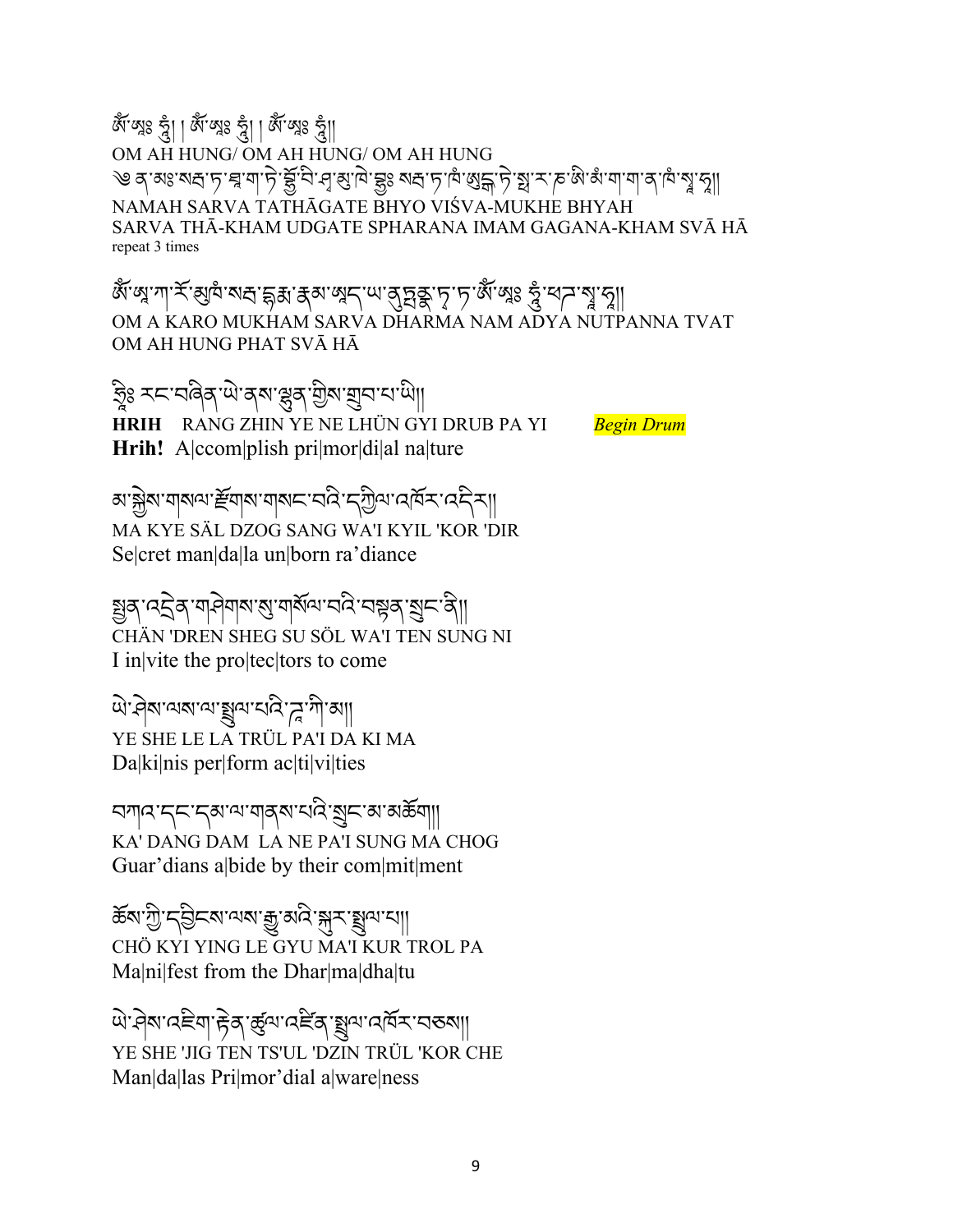(ह्यवाबाद्ध्याञ्चेद्ध्याञ्चलाद्युत्राज्ञनेवाबाद्याज्ञात्राज्ञ T'UG DAM GYÜ KÜL NE 'DIR SHEG SU SÖL Call to come to this sa|cred place now

ব্ৰা মানব'ৰ্মাইন''বৰ্মা মুখ'ৰ্ট্ন'ব্বৰ্ম'ব্ৰবি'ৰ্ম্লন'| NAM K'A T'ING ZANG YU 'O 'BAR WA'I LONG From the vast ex panse of Tur'quoise Light

इन्'यर'बु'वे'ब्रुवेन्'ञ्ज्षा'गुर्नेर'र्भ्रुव्य'व्आ KY'E PAR MU LE T'ING DRAG TER DROM NE And from the troves of the Az ure Crag

<u>ଈ</u>ॱढ़ेष"ॐब्दाअँ अास्त्रे अध्यान्नवा CHE SHE CHEN MO A CH'I NA NAM ZA El|der Sis|ter, Ac|hi Na|nam'zai

ॸऺॖॻॱॸॺॊॺॺॱॺऻॖॸॖ॔ॺॱॸॱॸॎऺड़ऀॴख़ऀॸॴॷॴॴख़ॱख़ॷऻ DRA GEG DUG PA 'DUL CH'IR SHEG SU SÖL Please come here and tame all ob struc ters.

ཡེ་ཤེས་དIིངས་ལས་ç་མའི་Sར་ôལ་པ།། YE SHE YING LE GYU MA'I KUR TRÜL PA E|ma|na|ting from ul|ti|mate space,

ལས་དང་ལེ་འེས་དམ་ಹིག་དབང་གི་ལྲ།། LE DANG YE SHE DAM TS'IG WANG GI LHA God|de|sses em|power|ed with wis|dom.

རང་རང་རིགས་མརུན་རྒྱལ་བའི་བསྐན་སྲུང་རྱིར།། RANG RANG RIG T'UN GYÄL WA'I TEN SUNG CH'IR Pro|tect the Tea|chings of the Bud|dhas

ৰি`ক্ৰুম'ন্নন'ন্নুন'ন্নমিন'ন্নন'নকম'ন'ক্কমমা| SHI GYE WANG DRAG 'KOR DANG CHE PA NAM And with your re|ti|nues of four pow'rs,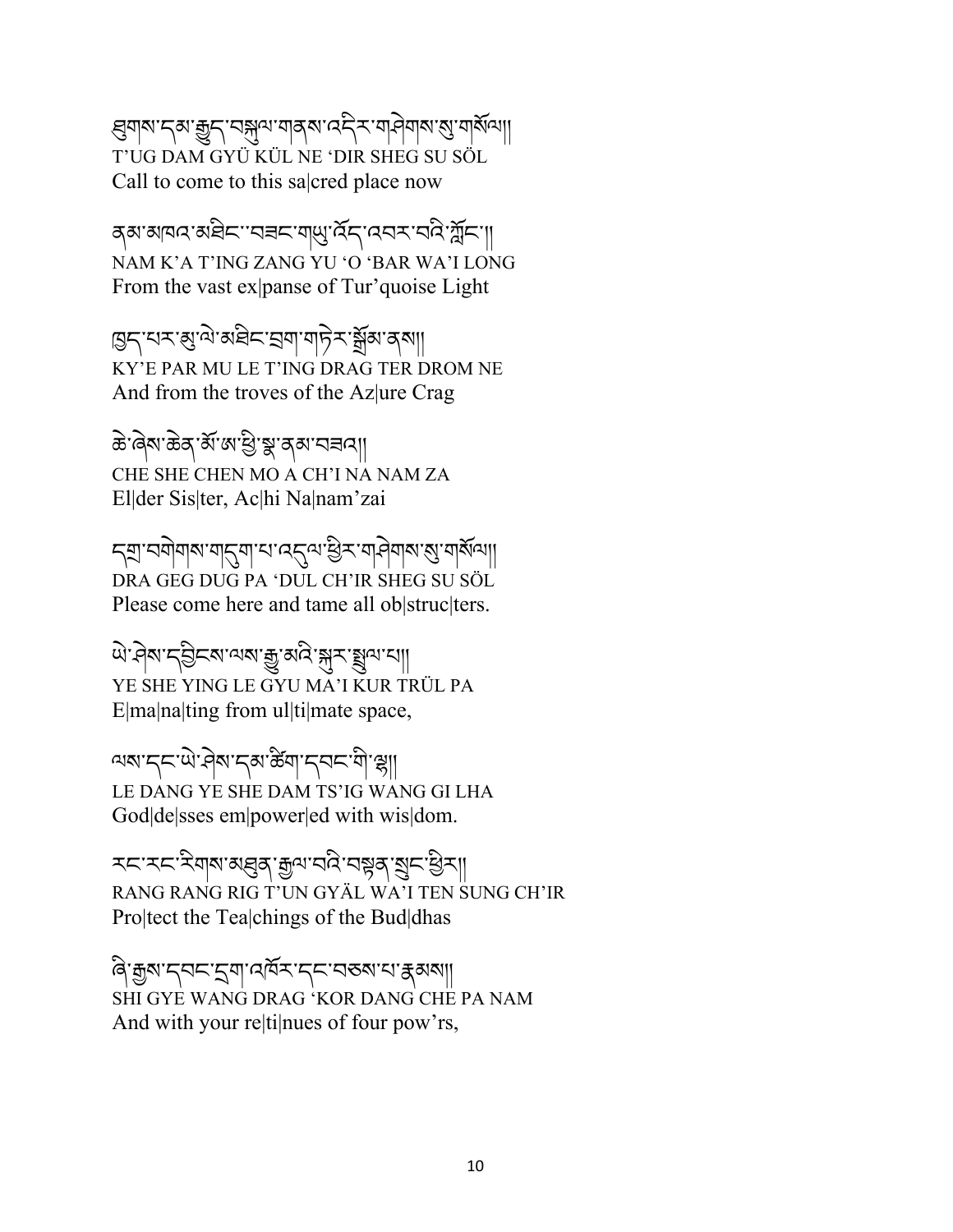ह्याद्धरागतुमार्यदाराम् स्वयुगा हरार्भुगा NÄL 'JOR DUNG WA'I NGA RO 'DRUG TAR DROG Chan|ting the da|ki|nis me|lo|dy,

འབོད་õས་ཅོད་པན་གཡབ་མོ་ལིང་སེ་ལིང་།། 'BÖ DZE CHÖ PÄN YAB MO LING SE LING Vast hosts, with your hands wea|ving mu|dras,

अर्केन्'ञ्चेत्'न्सन्'नुन्'न्सन्'हेथे'कु'अर्केन्'नञ्ज्षेथा॥ CHÖ TRIN SANG DU DÜ TSI'I GYA TS'OR KYIL Bring forth a cloud of smoke offerling.

ॸॣॺॱॺऻॺ॔ॸॱॺऻॺॣॺॱढ़ॸॣॸॱॸॣॺॱख़ॕॺॱॺॱॺॣॱॸऻ॔॥ DAM TSANG NE 'DIR DAM TS'IG SA MA DZAH Please de|scend to this sa|cred site now.

SAMADZAH

ಕ್ಷ್ ಕ್ಷೆ ಸೆರ್್ಬೆ ಡಿಇಂಗ್ ಸ್ಟೇಷ್ ಮಾಡಿದ್ದಾರೆ. ಕ್ಷಿಣ್ಣ ಸಂಸ್ಥೆಗಳು ಅಂಗ್ ಸಂಸ್ಥೆಗಳು ಸಂಸ್ಥೆಗಳು DZA HUNG BAM HOH ALALA HOH E HE HI BHAGAWAN AKARSHAYA SAMAYA DZAH

ৰিম'ষ্ট্ৰব'হ<মা *Thus invite them.* 

ક્રિટ ન્ઉન્શિ झुबा स्ल्यू अप्रदार स्थान के  $\ddot{\phantom{a}}$ @ **HRIH** YING CH'UG LHA MO 'KOR DANG CHE PA KUN **Hrih!** God|dess a|long with your re|ti|nue

རང་རང་མfན་པའི་8ན་ལ་ད4ེ་པར་བöགས།། RANG RANG T'UN PA'I TEN LA GYE PAR SHUG Please be joyf'lly sea ted on these thrones

ॸॣॾॕॺॱঽॕॖॾॱऀऄॸॱख़ॣॴॳख़ॱॷॳॱॷॱॴख़ॱॷॎॵ NGÖ 'JOR YI TRUL CHÖ TRIN GYAM TS'OR KYIL I bring forth a cloud of off $|er|$ ings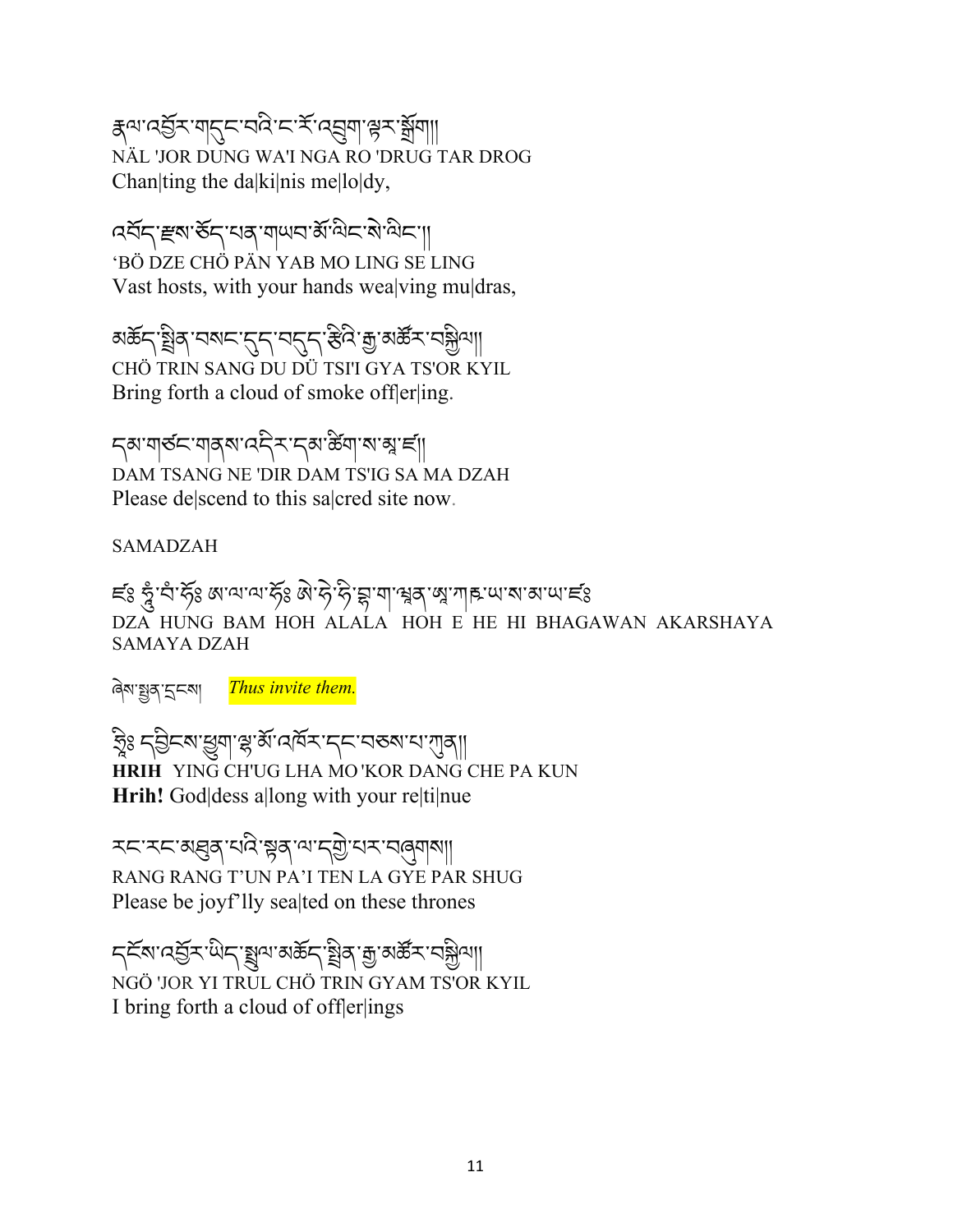अबाद्याप्तिदार्याञ्चेषाराज्ञा सर्वे अप्यक्षेत LÜ NGAG YI SUM GÜ PE CH'AG 'TSÄ TÖ I pro|strate with bo|dy, speech and mind.

བསང་ལ་Rེ་མར་བཏབ་ལ

*Casting flour into the smoke offering ...MELODY BEGINS – 7 syllables - Continue drum*

গ্রী নিস্নিম শাব্র ব্যার্থা বিলি **KYE** DE RING NAM LO GYÄL PO 'DI Listen! In this place and supreme year

६४:ङ्क्ष्म् स्वर्ग्वेद्द्वान् क्ष्म् स्थान् । DÜ TS'Ö <u>ZANG SHING</u> ZA 'KAR GE Ho|urs fa'vorable for vir|tue

য়নমাক্সমান্তিৰ ক্ৰান্মৰামন্ত্ৰীসকলা SANG GYE JIN CHE DRA CHOM NAM Glo|rious Bud-dhas and Ar'hats

ཟག་པ་ཟད་པའི་éོན་ལམ་4ིས།། ZAG PA ZE PA'I MÖN LAM GYI Please ex|tin-guish suf|fer|ing

ন্টিম্বেশ্মাণী দুৰ্গ এৱা বিদ্যা DE TS'E DAG GI DÖN KÜN 'DRUB Ac|com'plish all pur|po|ses

देख्या संस्था कार्या DE RING LHA LA SANG CHÖ 'BÜL As I make smoke off $|er|$ ings

द्धिं गर्दैवृञ्जूर चगेगवा रूपल्य देव्या 'DRE DÖN JUR GEG RANG SAR DENG Please dis'perse all ob|sta|cle

àིབ་དང་མི་གཙང་བསངས་ཤིང་དག།། DRIB DANG MI TSANG SANG SHING DAG Cleanse and pur'fy im'pur'ties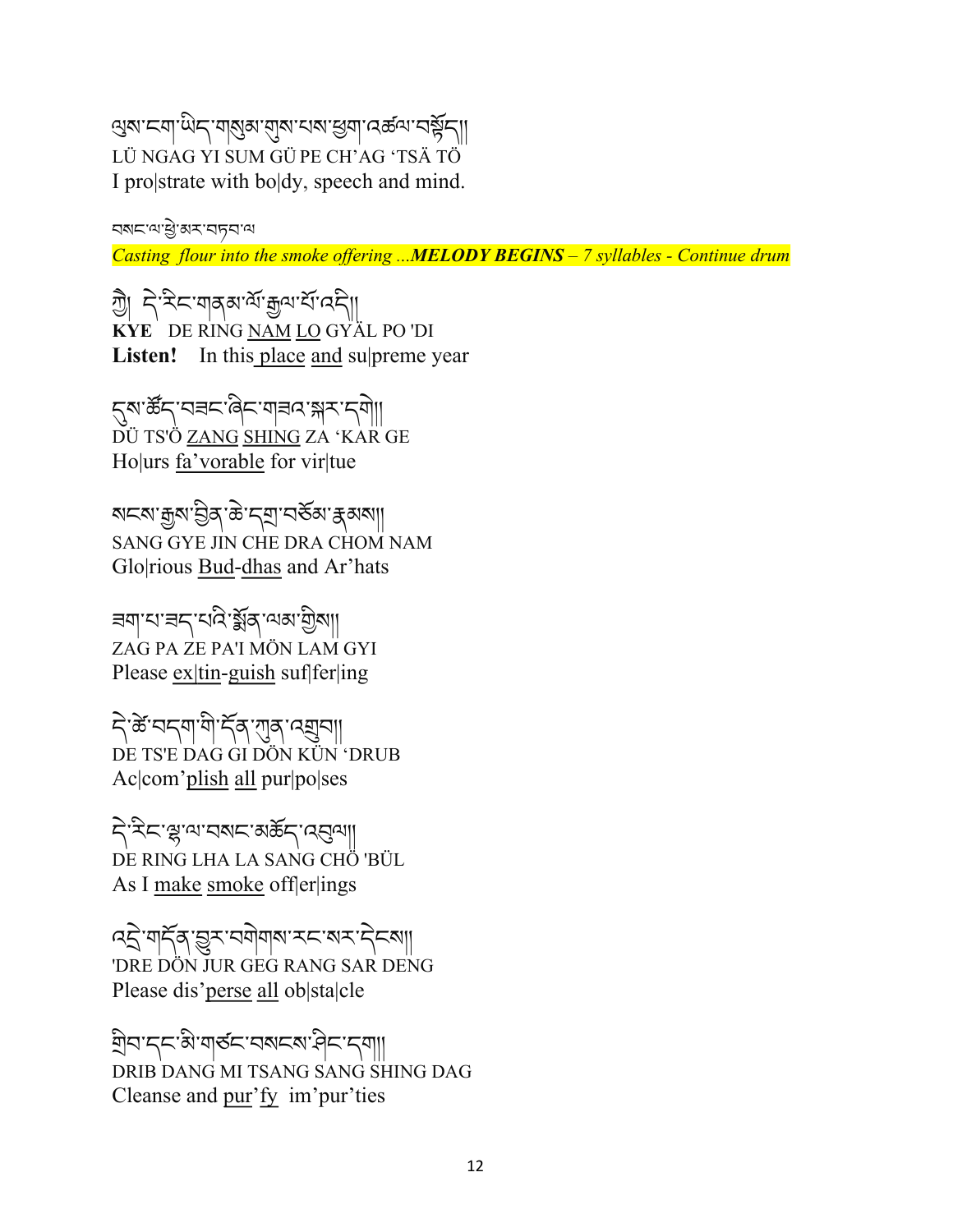*(Start 9 syllables) Continue Melody with drum* 

গ্রী স্ত্রি স্ত্রান্ডার্মান্দ্রি জ্লার্স্কার্মী বিশিক্ষার্থী **KYE** NYÖN MONG SEL WA'I MÄN' CHOG NA TS'OG DANG **Listen!** Clouds-of-sweet-smel'ling, smoke off|er|ings

*ॸ*ৼৼ न्यास्थित स्वयं स्वयं स्थान स्थान DAR ZAB RIN CHEN PÖ DANG A GA RU Me|di|cines-that dis|pel, e|mo|tions

ৰ্তঙ্কুৰ্'ন্শম'ন্মৰ্ম'ই'ন্নৰ্ন'মু'মা|| TSÄNDÄN KAR MAR DRI ZANG DU RU KA Silk bro|cade-and in|cense, a|loe wood

'ব্রনা'ন'ন'ন্সম'ঙ্গনা'ন'ন'মন্মনাম'গ্রী SHUG PA DA LI TAG PA LA SOG KYI Fra|grant san|dal wood-and, ce|dar wood

ཤིང་[་བOད་|ིའི་úི་sན་ཐམས་ཅད་དང་།། SHING NA DÜ TSI'I DRI DEN T'AM CHE DANG Ju|ni|per, rho'den-dron, birch and all

<u>ਉ</u>ੱਕ੍ਰੋਨ ਕਿੱਥੇ ਕਿੱਥੇ ਬਾਹਰ ਕਿੱਥੇ ਬਾਹਰ ਜਾਂ ਬਾਹਰ ਜਾਂ ਬਾਹਰ ਜਾਂ ਬਾਹਰ ਜਾਂ ਬਾਹਰ ਜਾਂ ਬਾਹਰ ਜਾਂ ਬਾਹਰ ਜਾਂ ਬਾਹਰ ਜਾਂ ਬਾਹਰ ਜਾਂ CH'E MAR 'O KOM ZA' TUNG NA TS'OG KYI Va|rious sweet-smel'ling, am'bro|sial trees

ह्म'त्युत्र'ञ्चैक्'श्लेर'त्रवेवरा'द्यवे'चराम्'अर्क्षम्'त्र्मेला DÜ TÜL TRIN TAR 'TIB PA'I SANG CHÖ DI Flo|ur yo|ghurt milk all, food and drink

हारायकुर्मिट्राजयाञ्जर ब्राज्ञानगरा TSA WA GYÜ PA'I PÄL DEN LA MA SANG Pu|ri|fy|ing off'rings, of tea|chers

ซิเกียร์ โล้ะ และ เจ้า เจ้า เจ้า สุ YI DAM DORJE NAL 'JOR 'KOR CHE SANG To the me|di|ta|tion, Yo|gi|ni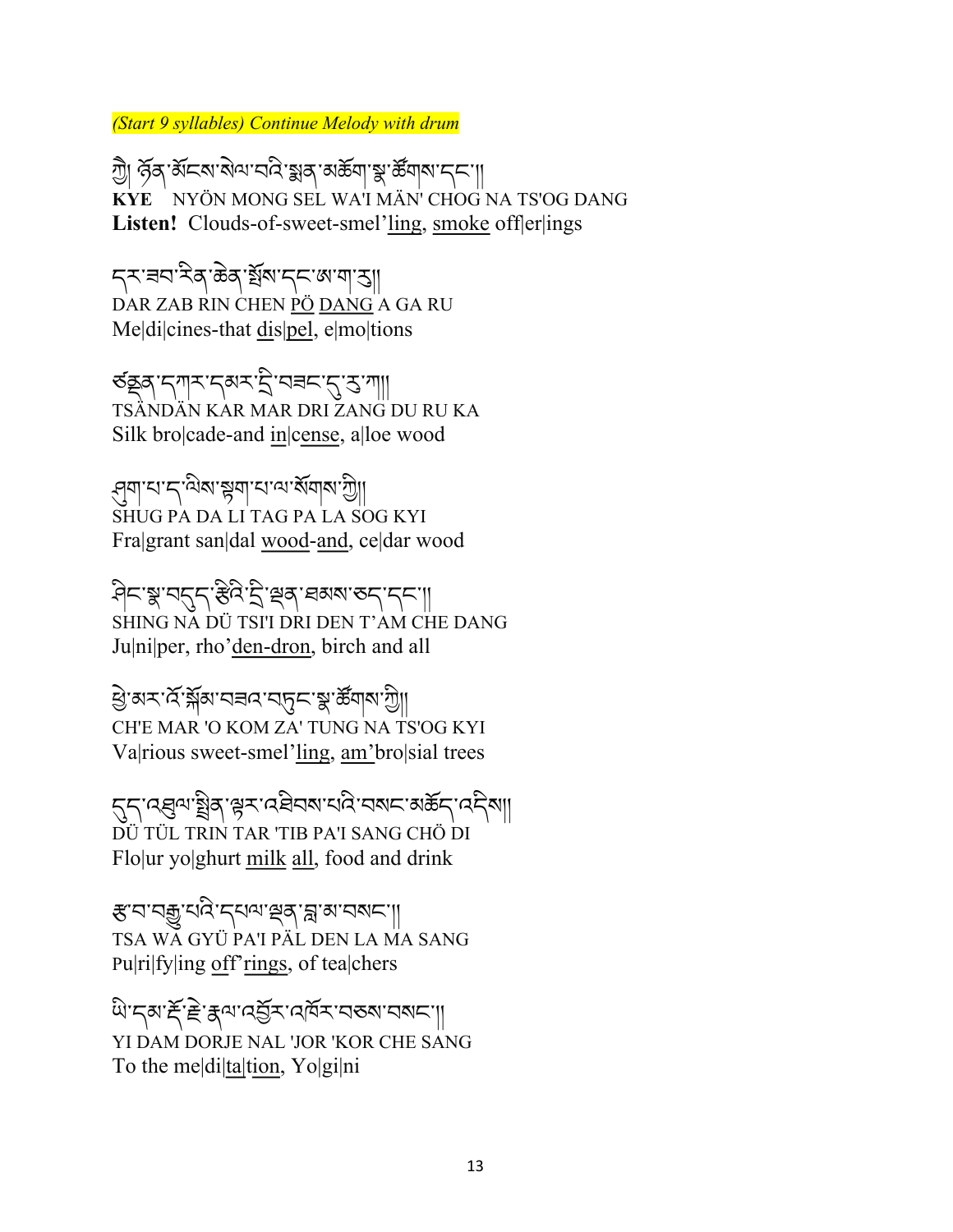নম্নৰ মুন'নাৰ্স্ত'ৰ্ম'ন্ট্ৰনৰ মুন কৰা দুৰ্শীৰ্ষ্ম TEN SUNG TSO MO YING CH'UG CHÖ KYI DRÖL Lea|der of all Dhar|ma, Pro|tect|ors

াষাস্ট্র'আবন'নের্শ্র'থ্য'দ্বিম'আবন'নের্শ্র'আ LE KYI K'AN 'DRO YE SHE K'AN 'DRO MA Da|ki|nis of primor'dial, a|ware|ness

ন্ঝ'ৰ্স্কিশ্ৰাম্মান্দেৰ্শ্ৰী'ন্ন্ন্ন' মামন'ন্ম্ৰী'মা| DAM TS'IG K'AN 'DRO WANG GI K'AN 'DRO MA And co|mmit|ment po-wer, Da|ki|ni

बॱऄॖ॒८ॱगथॅ८ॱऄ॒८ॱ८ख़ॅ्याॱऄ॒८ॱअॱगख़अॱऽअ८ॱ॥ ZA JE SÖ JE 'TROG JE MA SUM SANG God|des|ses who de-vour, snatch a|way

জ্য স্কুন স্কুন ইনা বাস্নিদ্রা দ্রা A MA NYING GÜL SOG GI PU DRI DANG Heart Mo|ther-Ra'zor, of the Life-Force

ঀ্ৰিন্ অম'ৰ্শ্ৰি'ৰ্ম্'ন্ক'ৰ্ম্ম'ৰ্ম্মিক'ন্ন' নৰুমা TR'IN LE TR'O MO MAR MO 'KOR DANG CHE Mo|ther of-enligh'tened, ac|ti|vi|ty

প্ৰাৰাদ্মস্বৰ্শাৰ্শ্পন শীৰ্ষৰ ক্ষম দৰ্শ SHA ZA MAR NAG TONG GI TS'OG NAM DANG Thou|sand|fold host of red, flesh-eat|ers

<u>ঝার্ঝাঝান বের্ম</u>ী ঝান্ত্রমা ব্রমমা তদ্বা নমাদা MA MO K'AN'DRO MA LÜ TAM CHE SANG Ma|mos and dak|i-nis, off|er|ing

बादर सेला बार के बाद का ना GANG RI SHEL GYI ZUR P'Ü DAM PA NA To Aus|pi|cious Queen with, Power 'of Life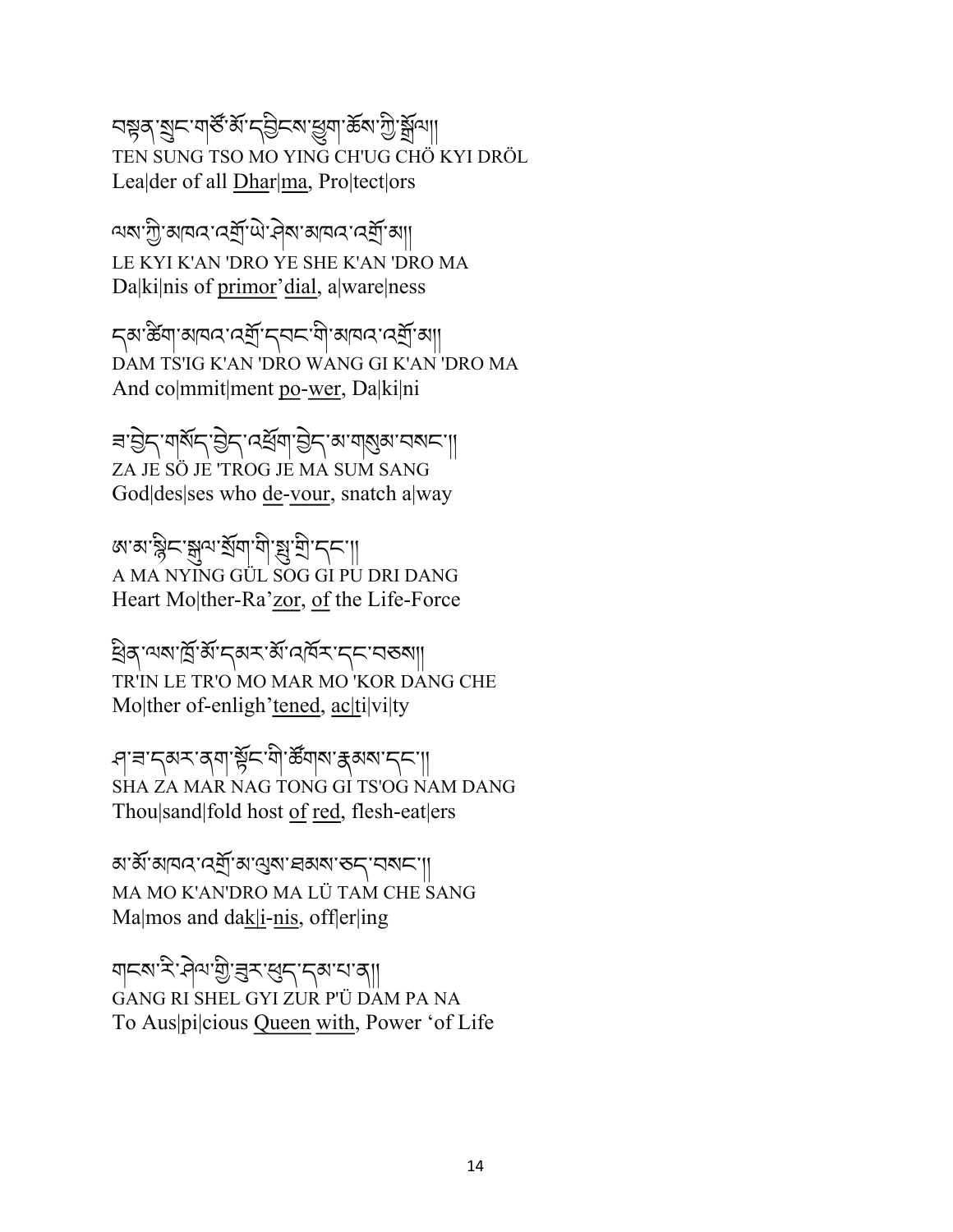is the set of the set of the set of the set of the set of the set of the set of the set of the set of the set o JO MO TRA SHI TS'E YI WANG CH'UG MA Su|preme cry|stal tres|ses of, Him'la-y'a

สู รูสุ หิตุ พิธุราช (สุ พิธุราช พิธุราช พิธุราช พิธุราช พิธุราช พิธุราช พิธุราช พิธ LHA MÄN RIG SHI CHE NGA CHAM DRÄL DANG To Four Fam'lies of, the Five Sis|ters

নদ্গৰ্শনম্ভূত্ৰান্ত্ৰীৰ নাম কৰে বিৰুদ্ধে বিৰুদ্ধে নাম TEN MA CHU NYI 'KOR DANG CHE PA SANG. And Twelve God|des|ses make, off|er|ings

নন্মাত্ত্মান্মাস্থৰ ক্ষমান্ত্ৰীসম্বানায়ী DAG CHAG DAM DEN NÄL 'JOR DRUB PA PO'I Pa|tron de|it|ies of pro|tect|ors

ক্সাঁ নন্দ্রা স্মান্দ্রা বিদ্রা বিদ্রোপ্ত করা কা 'GO WA'I LHA DANG *G*YÜ KYI SUNG MA'I TS'OG Pro|tect|ors of Ka-gyu, lin|e|age

নশান'ক্সুন্'নঙ্গুন্'ন'ম্বি'ক্টৰ্'নখ্ৰুন'মৰ্হন্'নম্| KA'GYU TEN PA RIN CHEN SUNG DZE PAR An oc|ean of per|fect, guar|di|ans

ৰ্শে'নৰ্নিম'য়ু়ান'ৰা'ক্ৰু'ৰাৰ্ক্ট'নমান'ণী'ৰাৰ্ক্তন্যা SHAL SHE SUNG MA GYAM TS'O SANG GI CHÖ Pro|tect the yo|gins with off|er|ings

স্কু'ন্ন'মন্মা'শ'ৰ্মমা'্ভ্ৰুম'ন্ম'শ্ৰীন'ন্ন'| LHA DANG DAG LA P'OG GYUR DAM DRIB DANG A vail of smoke clean|ses, sa|ma|ya

ওখম'মীন'নেৰ্মৰ,'শ্ৰীন'মৰ্ষ্ট্ৰন'মীন'মৰ্ট্ক'শ্ৰীন'ন্না NYAM DRIB 'KON DRIB NÖL DRIB DON DRIB NGÄN Pu|ri|fy|ing all vows, de|file|ments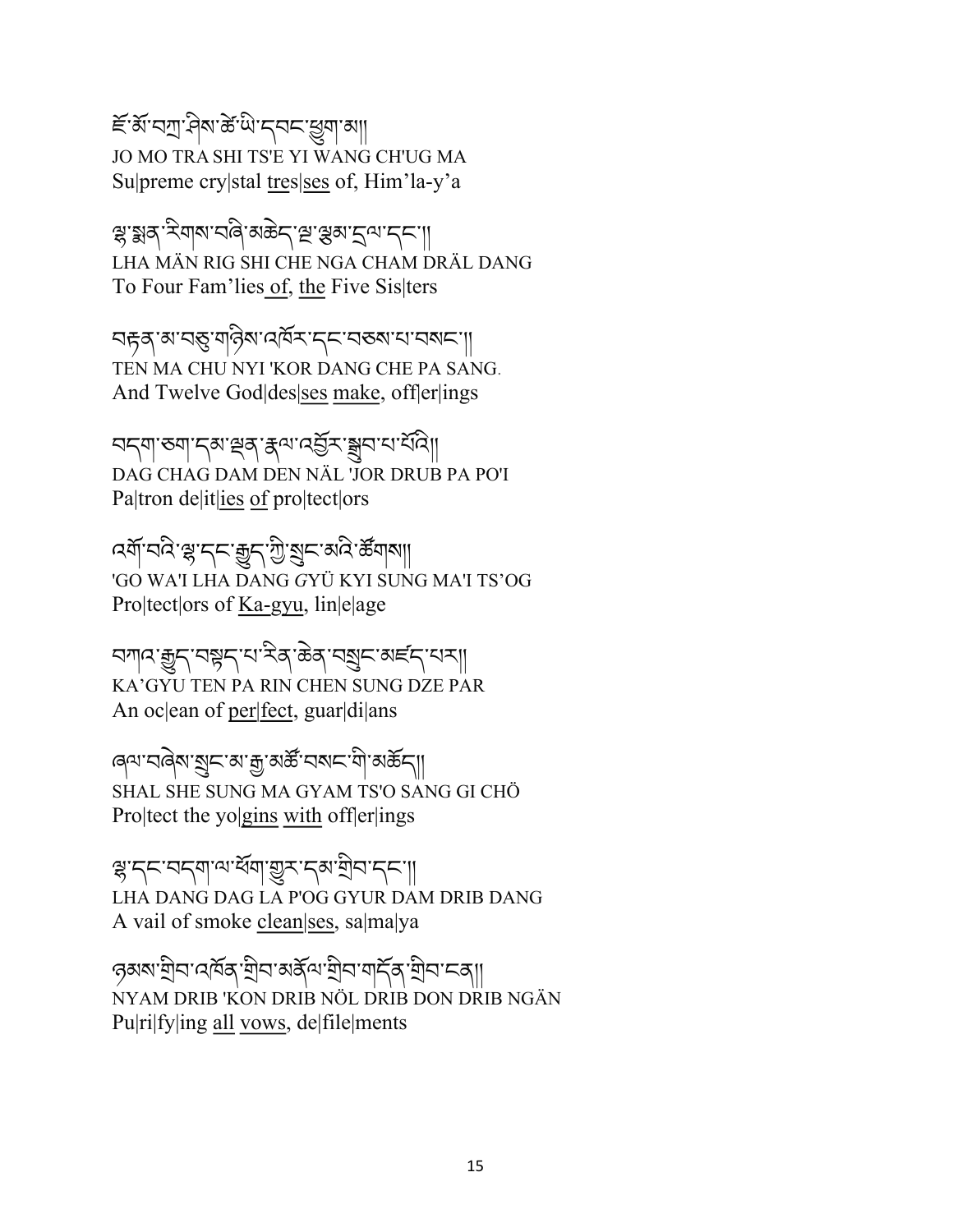র্শনেনাণ্ড্রি'ব্র্ম'শ্রীন'ব্র্ম'হার্স'মার্কিন'র্মমানা RO BAG JI NÄL DRIB DANG T'AN SHOB SOG Vows from con|tact with all, fil|thy things

बे'यार्डद'भुँव्'गुव्'चब्ग्द'योब'द्याः युरु'व्बा MI TSANG KYÖN KÜN SANG GI DAG GYUR NE As well as of all im|pur|it|ies

ने सुरागरायुषा के गावना अंधिया DE TAR SANG TR'Ü CHO GA ZAB MO YI Pro|found means at|tain|ment, washed in smoke

ৼৼর্ছান'ন্ইয়'দ্রিন'ন্তমম'ক্ত্রণ'র্মম'শ্রুন'ন্সমা LHA SUNG GYE SHING NYAM CHAG SÖ GYUR NE Please re|pair the break|age, of all vows

ব্দাৰ্ঘৰ্টন্'ৰী'মাধুৰ্ব'মূৰ্ব'নাৰ্ব'ৰ বা BAR CHÖ MI TÜN KYEN KÜN SHI WA DANG Pa|ci|fy obstruct'tive, con|di|tions

લુव्`र्क्ष्णवारायबाद्यारुवार्य्यकुर्गत्र्युद्यार्थ्यार्गः PÜN TS'OG SAM PA CHÖ SHIN DRUB PAR SHOG Real-ize all our aims with the Dhar|ma

*(Start 7 syllables) Continue Melody with drum*

খ্যী নৃষ্ট্ৰনাঞ্জুবুদ্ধ বুদ্ধ বুদ্ধ বুদ্ধ বুদ্ধ বুদ্ধ বুদ্ধ বুদ্ধ বুদ্ধ বুদ্ধ বুদ্ধ বুদ্ধ বুদ্ধ বু **KYE** DE RING LHA SUNG PANG TÖ DO Listen! Lo|fty praise of pro|tec|tors

ৰ্ক্তম'শ্ৰীষ্মুন্ম'ৰ্মাই'ন্মুখ বৰ্ষমাত্ৰী CHÖ KYI DRÖL MA'I U P'ANG TO Glo|ry! Dhar-ma Sa|vio|uress

हेव हरू सु दाया गया TEN DZE CH'I NANG SANG WA YI Out|er in-ner, sub|stan|ces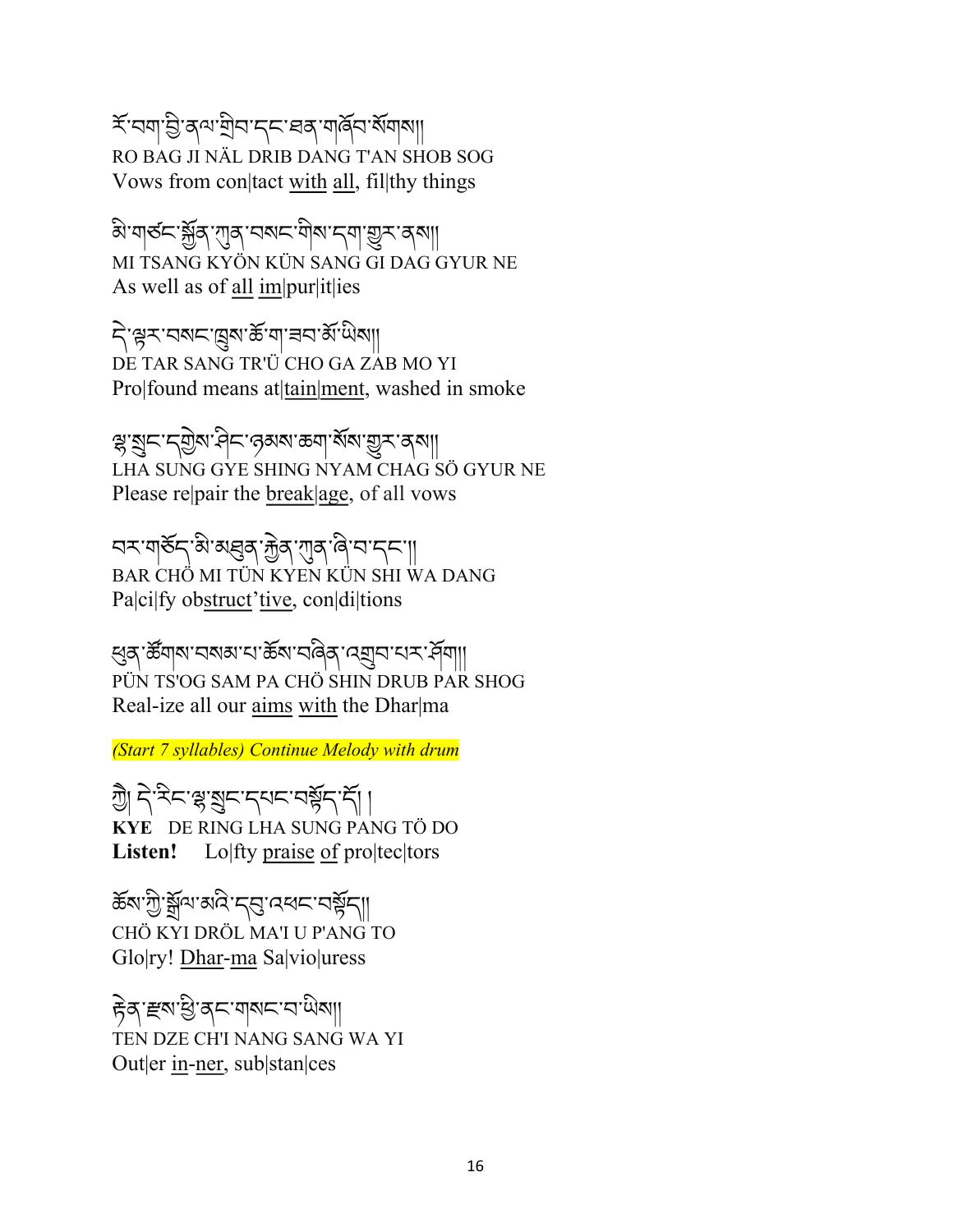ৰ্ক্তম'শ্ৰী'ৰ্মুন্ম'ঝব'ন্ন্ত'ন্ন্বৰ্ধন 'নৰ্ম্মন CHÖ KYI DRÖL MA'I U P'ANG TO Glo'ry! Dhar-ma Sa|vio|uress

अर्केन्'শ্ল্ৰিব্'নৰ্ন্দ্'ন্ন্মু'ৰ্স্ক'শ্ৰাম'খ্ৰীমা| CHÖ TRIN 'DÖ GU NA TS'OG KYI Clouds of off'rings, in|fi|nite

ৰ্ক্তম'শ্ৰী'ষ্ণুন'মেন্ত্ৰ'ব্ৰেখন'নৰ্ষ্ণন। CHÖ KYI DRÖL MA'I U P'ANG TO Glo|ry! Dhar-ma Sa|vio|uress

ৰ্ষম'য়্ম'নৰ্ষ্ট্ৰন'ন্ড্ৰনম'ৰ্মন'ৰ্ম'থিমা MÖ GÜ TÖ JANG RÖL MO Yl Songs of praise are de|vo|tion

ৰ্ক্তম'শ্ৰী'ষ্ণুন'মেন্ন' বৰ্ষৰ মা CHÖ KYI DRÖL MA'I U P'ANG TO Glo|ry! Dhar-ma Sa|vio|uress

শ্ৰমান'ব্ৰ'খুমা: দুট্ল'ব্ৰুষ্মা NGAG DANG CH'AG GYA TING 'DZIN GYI Me|di|ta-tive, a|tten|tion

ཆོས་Wི་tོལ་མའི་དb་འཕང་བ8ོད།། CHÖ KYI DRÖL MA'I U P'ANG TO Glo|ry! Dhar-ma Sa|vio|uress

## $\mathbb{E}[\mathbb{E}^{t}$ য়নি, প্ৰ $\mathbb{E}[\mathbb{E}^{t}$ য়ে (বুলি কাৰ্

SI PA'I TSE MO LE T'O WA High a-bove the, sam|sa|ra

ৰ্ক্তম'শ্ৰী`ষ্ণ্ৰঁঅ'ৰ্ম্ম' ব্ৰত্ত বেধ্বৰ বাৰ্ষ্ণবা CHÖ KYI DRÖL MA'I U P'ANG TO Glo|ry! Dhar-ma Sa|vio|uress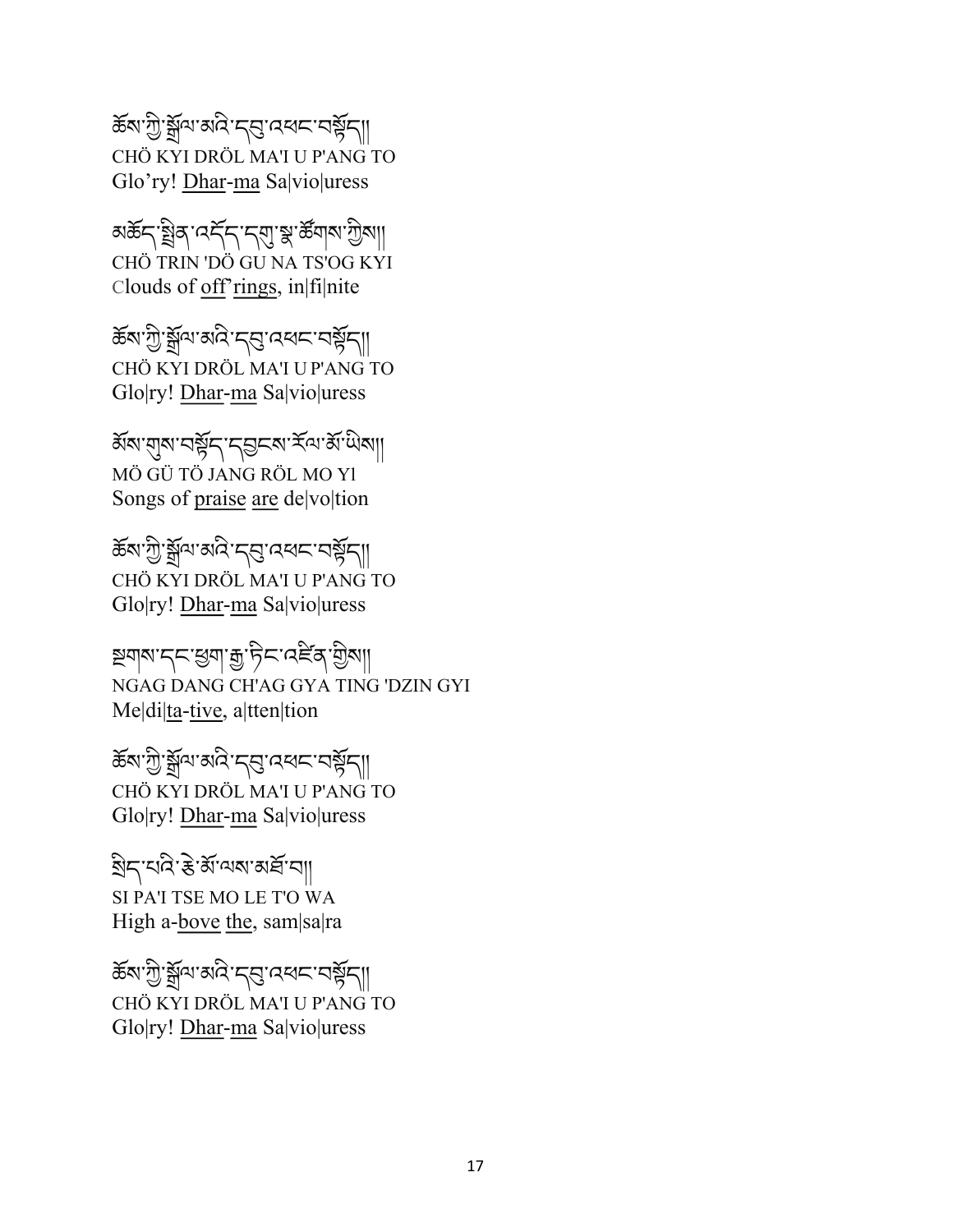### ক্টিরিম অশিলার বিদ্যালয় বিদ্যালয় NYI DA'I ZI 'Ö LE SËL WA Be|yond bril'liant, sun and moon

ৰ্জ্ঞাপ্ট ব্লুনা ৰান্ন দ্বাৰ্ত্ত কৰা কৰি ।। CHÖ KYI DRÖL MA'I U P'ANG TO Glo|ry! Dhar-ma Sa|vio|uress

थेन्'नबेबु'र्क्रॅ्स्'सु'ह्रम्'न्गा YI ZHIN NOR BU TAR GE WA Filled with vir-tue, gran|ting gem

ৰ্ক্তম'শ্ৰী`ষ্ণ্ৰঁঅ'ৰ্মণ্ৰ' ব্ৰম্বৰ অৰ্থ বা CHÖ KYI DRÖL MA'I U P'ANG TO Glo|ry! Dhar-ma Sa|vio|uress

ঀড়ৼৼড়৸ৼ৸ৗ YAR KYI GYAM TS'O TAR GYE PA Vast as pre-cious, sum|mer lakes

ৰ্জ্ঞাপ্ট'ৰ্ক্সুন'মান্ত্ৰ'ব্ৰেখেদ'নৰ্ষ্ণুন্ CHÖ KYI DRÖL MA'I U P'ANG TO Glo|ry! Dhar-ma Sa|vio|uress

मुल्यानञ्चत्रा बेग्लुनादनेला मुत्रा सुत्रा GYÄL TEN MI NUB 'PEL GYE CH'IR Spread un-fail-ing, Doc|t|rine

ཆོས་Wི་tོལ་མའི་དb་འཕང་བ8ོད།། CHÖ KYI DRÖL MA'I U P'ANG TO Glo|ry! Dhar-ma Sa|vio|uress

<u>౾</u>ॺॱढ़ड़॒ॺॱॺॢॕॸॱढ़ऀॸॱॸॕढ़ॱॸॾॖॺॱऄॗॸ॥ JE 'JUG KYONG SHING DÖN DRUB CH'IR Pro|tect aims of, foll|o|wers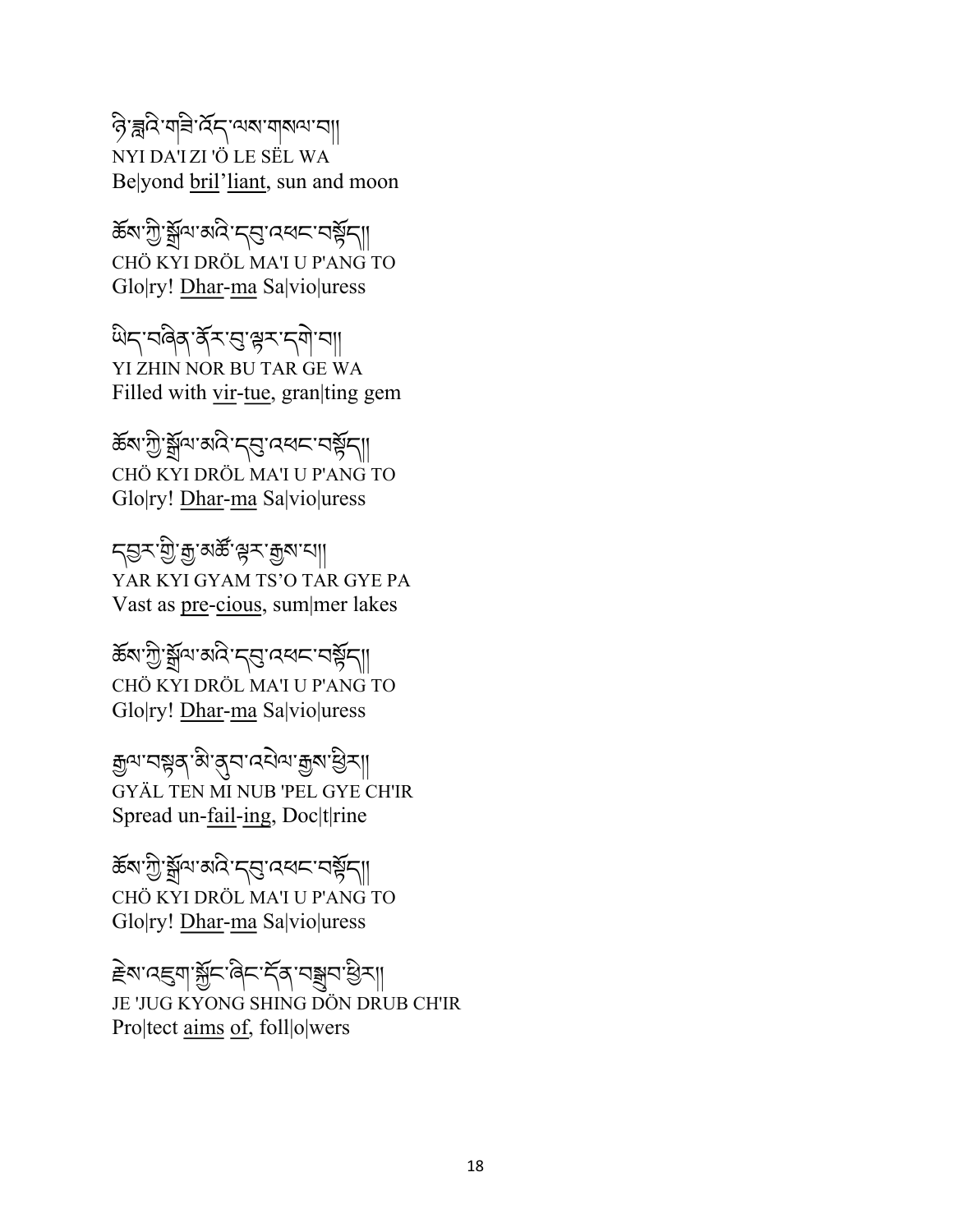ৰ্ক্তম'শ্ৰী'ৰ্মুন্ম'ৰ্মন'ৰ্মুন আৰু কৰি বিদ্যালয় কৰি বিদ্যালয় কৰি বিদ্যালয় কৰি বিদ্যালয় কৰি বিদ্যালয় কৰি ব CHÖ KYI DRÖL MA'I U P'ANG TO Glo|ry! Dhar-ma Sa|vio|uress

åང་མ་མི་དང་མ་འâལ་ཞིག།། SUNG MA MI DANG MA 'DRÄL SHIG Ne|ver sep'rate, stay with us

বর্ষম বেন্ম বিদ্গবার্থ স্কুন বস্তুন খ্যা 'KOR 'DE TEN YO NÖ CHÜ KYI Per|fect po-wer, ble|ssings wealth

अञ्च च्चेत् म् दाव्या संज्ञा सुत्रा के बाला राज्या T'U JIN PÄL YÖN P'UN TS'OG KUN Po|wer, bles-sing, all com|plete

ने देन्द्राजन्या में बार्ग के बा DE RING DAG GI YANG DU LEN Po|wer, for-tune, ma|ni|fest

झ'य|ਘ८'कु'व्यर्क्ष'ব।बैठ'*५*,'क्लैज़।। CH'A YANG GYAM TS'O SHIN DU KYIL O|ceans of pro-sper|i|ty

য়৸ৼয়ৼয়৻য়৸য়৸৸ SUNG MA T'Ü CHEN KY'E NAM KYl All you power'ful, pro|tec|tors

ৰ্ষ্ণিন'মিন্ন'ৰে'ম্বি'ক্টৰ'মুন্মা NYING PÖI TEN PA RIN CHEN SUNG Pre|cious tea-chings, pro|tec|ted

বম্নুষ্ 'বৰ্দ্নি' বৰ্ষৰ 'মুম' বৰ্দ্নৰ 'ধৰ্ম' মাৰ্দিনা TEN 'DZIN 'PEL GYE TEN PAR DZÖ In|crease pre-cious, off|er|ings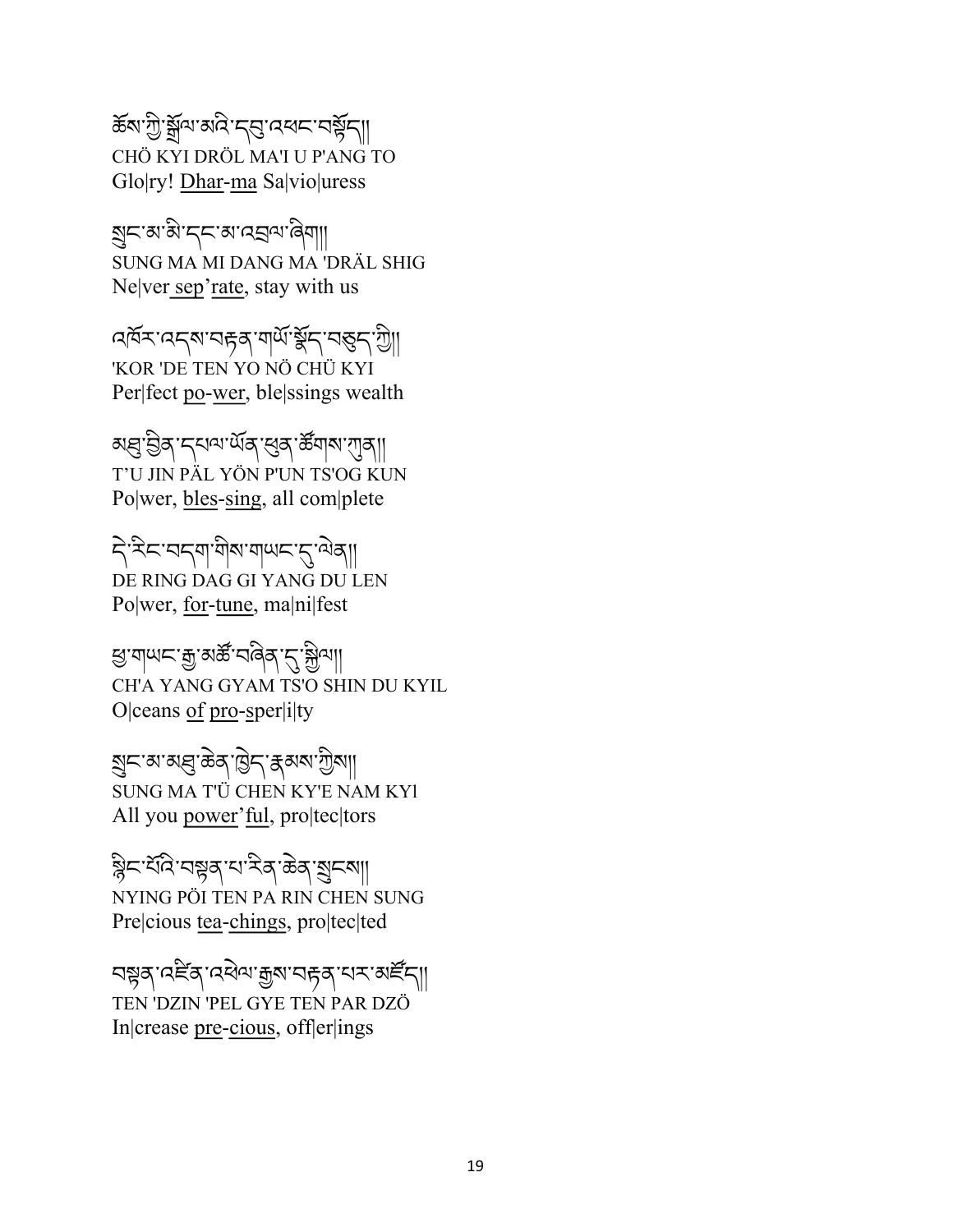བདག་ཅག་མི་ནོར་འཁོར་བཅས་ལ།། DAG CHAG MI NOR 'KOR CHE LA In|clude all prac-ti|tion|ers

ঘাৰি'ম'নসা' বিৰাপ্টাৰ SHI LA TRA SHI LONG CHÖ PEL Fill our homes with, spir|itual wealth

ইম'ম্ব'ন্ম'ৰ্শ'ৰ্জৰু'য়্মৰ ব্লিশা JE SU DRA JAG CHOM KÜN DOG Pro|tect us from, ob|sta|cles

ামা স্ক্রীর মার্টিনি মেলের বিদ্রালী K'A ME GÖ K'A DAB NÖL SÖL Dis|pel all the, dan'gerous talk

<u>বধ</u>ম্মেদ্রু দ্বি শাব্দুর য়ুন অর্দ্রনা 'TRAL YÜN DÖN KÜN LHÜN DRUB DZÖ May all high-est, aims be seen!

ཅེས་བl་ཤིས་བhོ་éོན་བÜོད། *Then recite prayers of auspiciousness, dedication and aspiration.* 

ने,'भ्रेर'नगाद'शुम'न्थिम्'।अप्री ।अस्यान्'खुब्'र्क्ष्वाष'तर्नेन'तर्हे'तम्। ।चम'न्गॅब्'ञ्च'व'खेब्'यष'व्। વ્હ્યુર વ'ਕੇદ્દ' દ્વાપા હો| હોર્મેન દિન્દા અચ્જા વક્ષુન વેદ્દર | વિદ્ય વર્ષ ફ્રાર્ટ્સિબ્રેદ્દ વર્દે ત્યા | ।याद्दर्श्यःञ्जन्म् श्लेन्द्र्भा ।यार्थन् ।यन् अन्यालयः अन्नार्थः। ।यद्यः अन्नार्थः।।

*Thus this special smoke-offering ritual which bestows all that could be desired to the Queen of Space, protectress of the teachings, was written by the'Drigung monk known by the name of Bhadra in the Palace of the Golden Pavilion of the primary monastic seat at Jangchubling in response to a request made by the changeless Lama Tr'inle of T'ang Monastery and accompanied by a pure offering of flowers.*